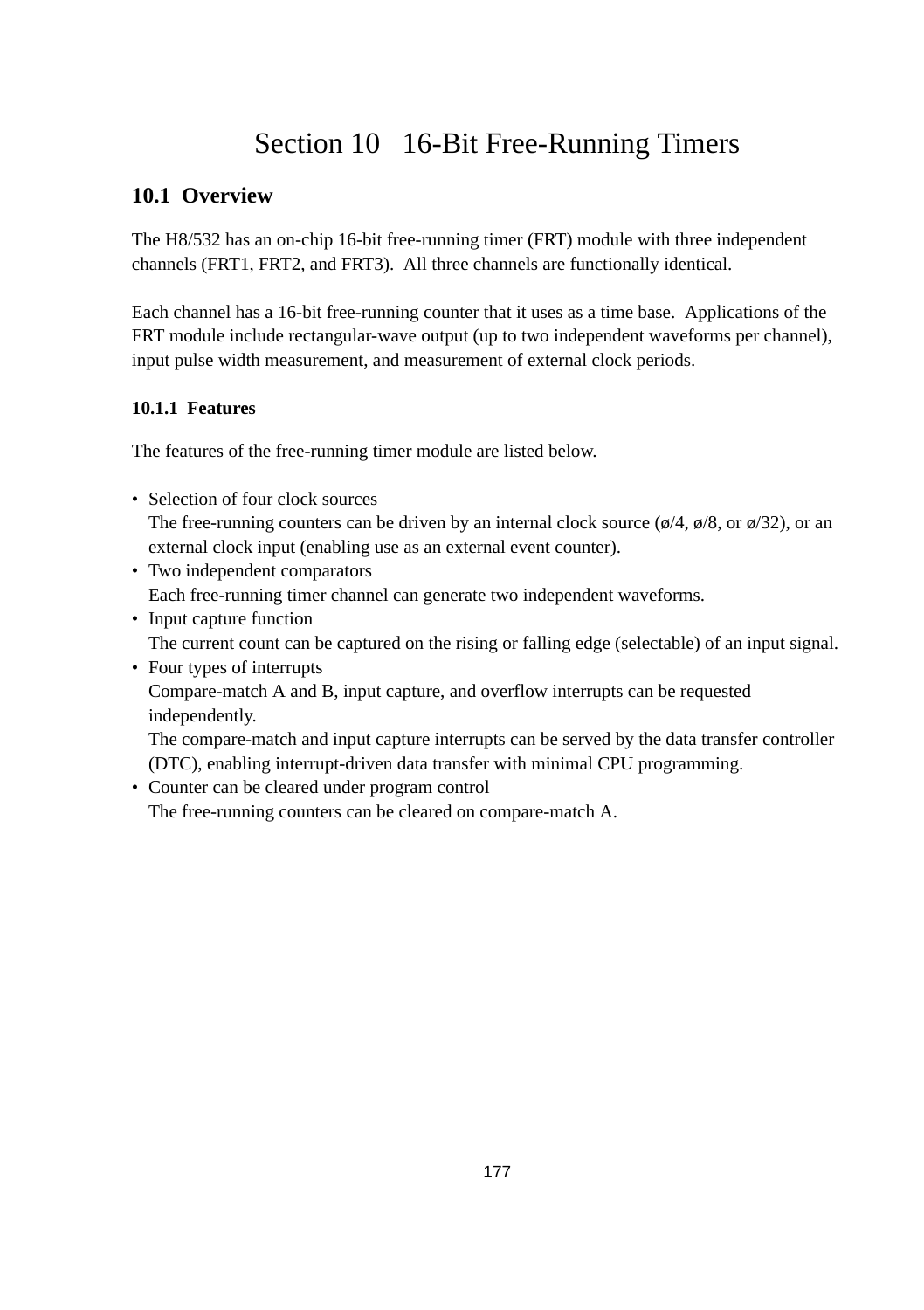#### **10.1.2. Block Diagram**



Figure 10-1 shows a block diagram of one free-running timer channel.

**Figure 10-1 Block Diagram of 16-Bit Free-Running Timer**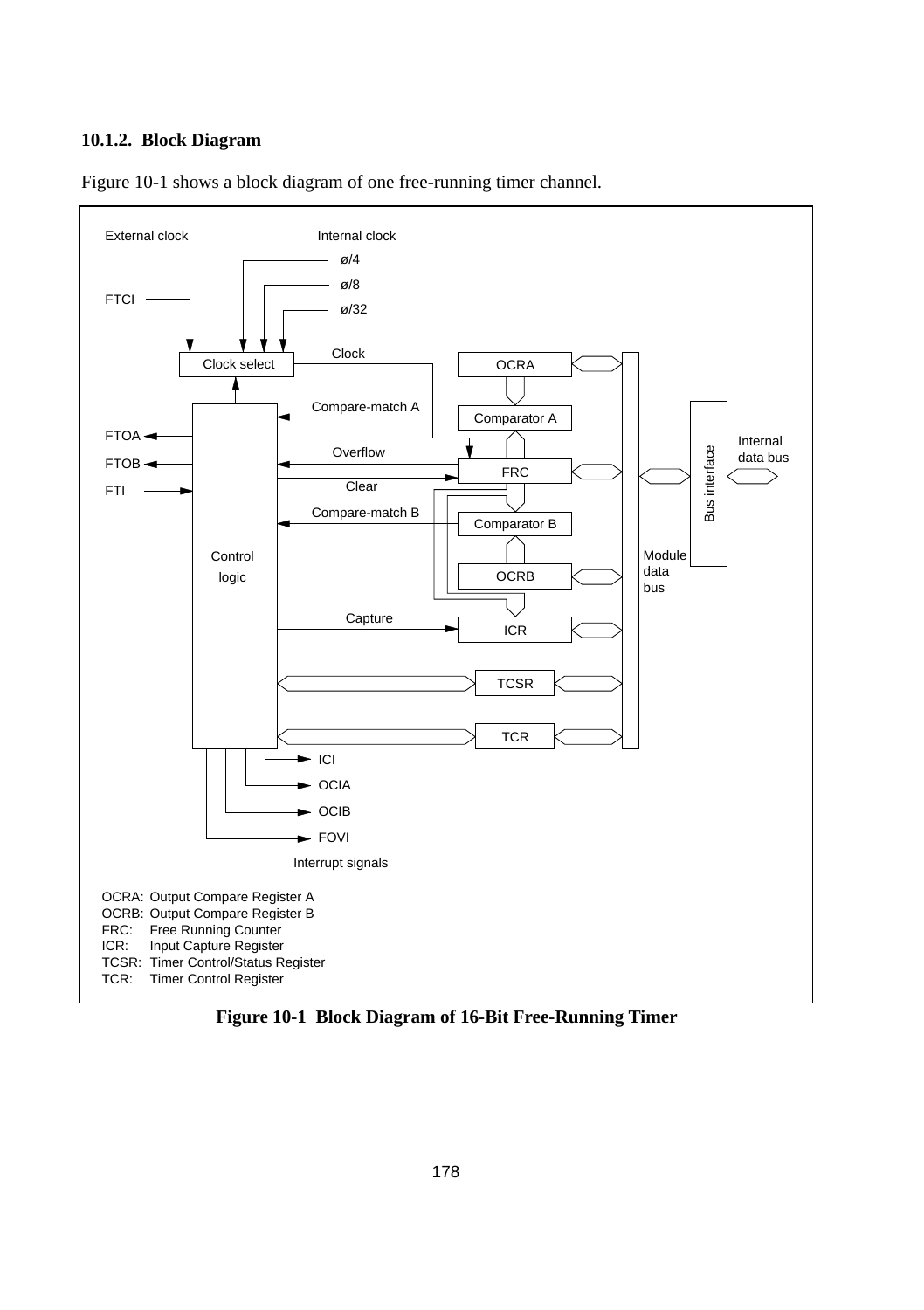# **10.1.3 Input and Output Pins**

Table 10-1 lists the input and output pins of the free-running timer module.

|  |  | Table 10-1 Input and Output Pins of Free-Running Timer Module |  |  |
|--|--|---------------------------------------------------------------|--|--|
|--|--|---------------------------------------------------------------|--|--|

| <b>Channel Name</b> |                     | <b>Abbreviation</b> | <b>VO</b> | <b>Function</b>                                     |
|---------------------|---------------------|---------------------|-----------|-----------------------------------------------------|
| 1                   | Output compare A    | FTOA <sub>1</sub>   | Output    | Output controlled by comparator A of FRT1           |
|                     | Output compare B or | FTOB <sub>1</sub> / |           | Output / Output controlled by comparator B of FRT1, |
|                     | counter clock input | FTC <sub>11</sub>   | Input     | or input of external clock source for FRT1          |
|                     | Input capture       | FT <sub>I1</sub>    | Input     | Trigger for capturing current count of FRT1         |
| $\mathfrak{p}$      | Output compare A    | FTOA <sub>2</sub>   | Output    | Output controlled by comparator A of FRT2           |
|                     | Output compare B or | FTOB2/              |           | Output / Output controlled by comparator B of FRT2, |
|                     | counter clock input | FTC <sub>l2</sub>   | Input     | or input of external clock source for FRT2          |
|                     | Input capture       | FTI <sub>2</sub>    | Input     | Trigger for capturing current count of FRT2         |
| 3                   | Output compare A    | FTOA3               | Output    | Output controlled by comparator A of FRT3           |
|                     | Output compare B or | FTOB <sub>3</sub> / |           | Output / Output controlled by comparator B of FRT3, |
|                     | counter clock input | FTC <sub>l3</sub>   | Input     | or input of external clock source for FRT3          |
|                     | Input capture       | FT <sub>I3</sub>    | Input     | Trigger for capturing current count of FRT3         |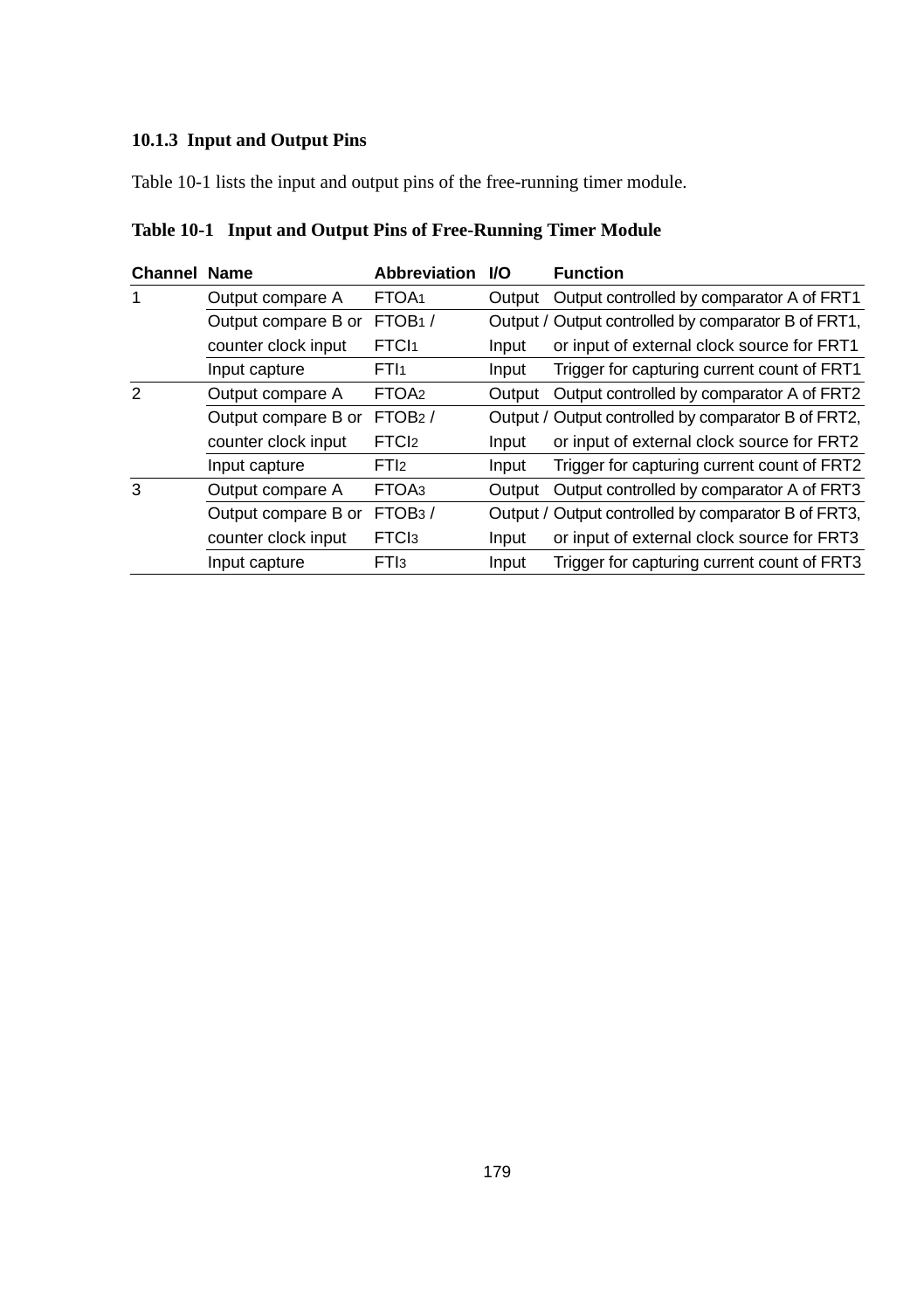### **10.1.4 Register Configuration**

Table 10-2 lists the registers of each free-running timer channel.

# **Table 10-2 Register Configuration**

|                |                                  |                     |          | <b>Initial</b> |                |
|----------------|----------------------------------|---------------------|----------|----------------|----------------|
| <b>Channel</b> | <b>Name</b>                      | <b>Abbreviation</b> | R/W      | <b>Value</b>   | <b>Address</b> |
|                | Timer control register           | <b>TCR</b>          | R/W      | H'00           | H'FF90         |
|                | Timer control/status register    | TCSR                | $R/(W)*$ | H'00           | H'FF91         |
|                | Free-running counter (High)      | FRC (H)             | R/W      | H'00           | H'FF92         |
|                | Free-running counter (Low)       | FRC(L)              | R/W      | H'00           | H'FF93         |
| 1              | Output compare register A (High) | OCRA (H)            | R/W      | <b>H'FF</b>    | H'FF94         |
|                | Output compare register A (Low)  | OCRA (L)            | R/W      | <b>H'FF</b>    | H'FF95         |
|                | Output compare register B (High) | OCRB (H)            | R/W      | <b>H'FF</b>    | H'FF96         |
|                | Output compare register B (Low)  | OCRB (L)            | R/W      | H'FF           | H'FF97         |
|                | Input capture register (High)    | ICR(H)              | R        | H'00           | H'FF98         |
|                | Input capture register (Low)     | ICR $(L)$           | R        | H'00           | H'FF99         |
|                | Timer control register           | TCR                 | R/W      | H'00           | H'FFA0         |
|                | Timer control/status register    | TCSR                | $R/(W)*$ | H'00           | H'FFA1         |
|                | Free-running counter (High)      | FRC (H)             | R/W      | H'00           | H'FFA2         |
|                | Free-running counter (Low)       | FRC(L)              | R/W      | H'00           | H'FFA3         |
| $\overline{2}$ | Output compare register A (High) | OCRA (H)            | R/W      | <b>H'FF</b>    | H'FFA4         |
|                | Output compare register A (Low)  | OCRA (L)            | R/W      | <b>H'FF</b>    | H'FFA5         |
|                | Output compare register B (High) | OCRB (H)            | R/W      | H'FF           | H'FFA6         |
|                | Output compare register B (Low)  | OCRB (L)            | R/W      | H'FF           | H'FFA7         |
|                | Input capture register (High)    | ICR(H)              | R        | H'00           | H'FFA8         |
|                | Input capture register (Low)     | ICR(L)              | R        | H'00           | H'FFA9         |

\* Software can write a "0" to clear bits 7 to 4, but cannot write a "1" in these bits.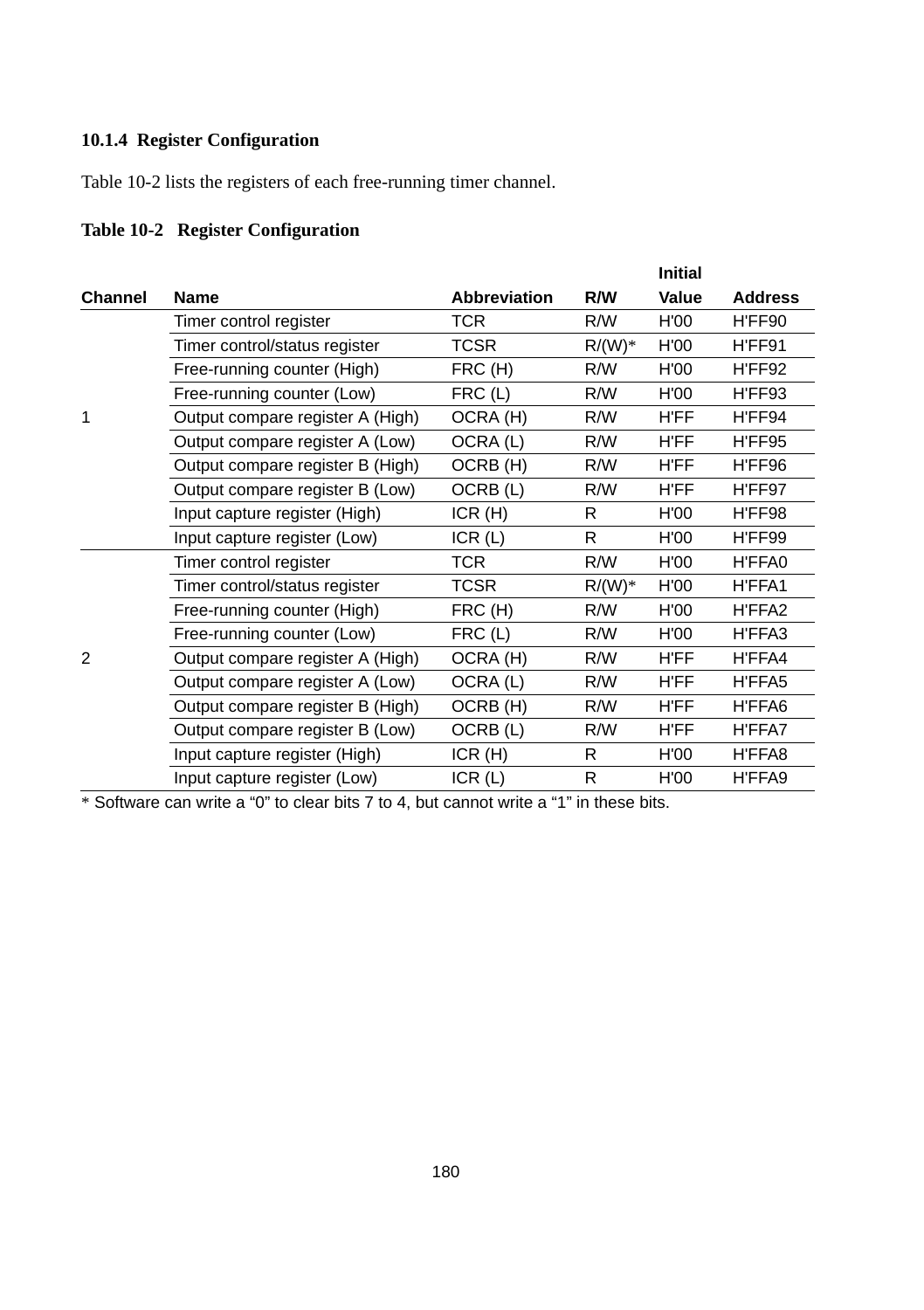|                                  |                     |          | <b>Initial</b> |                |
|----------------------------------|---------------------|----------|----------------|----------------|
| <b>Name</b>                      | <b>Abbreviation</b> | R/W      | Value          | <b>Address</b> |
| Timer control register           | TCR                 | R/W      | H'00           | H'FFB0         |
| Timer control/status register    | TCSR                | $R/(W)*$ | H'00           | H'FFB1         |
| Free-running counter (High)      | FRC (H)             | R/W      | H'00           | H'FFB2         |
| Free-running counter (Low)       | $FRC$ (L)           | R/W      | H'00           | H'FFB3         |
| Output compare register A (High) | OCRA (H)            | R/W      | <b>H'FF</b>    | H'FFB4         |
| Output compare register A (Low)  | OCRA (L)            | R/W      | <b>H'FF</b>    | H'FFB5         |
| Output compare register B (High) | OCRB (H)            | R/W      | <b>H'FF</b>    | H'FFB6         |
| Output compare register B (Low)  | OCRB (L)            | R/W      | <b>H'FF</b>    | H'FFB7         |
| Input capture register (High)    | ICR(H)              | R        | H'00           | H'FFB8         |
| Input capture register (Low)     | ICR(L)              | R        | H'00           | H'FFB9         |
|                                  |                     |          |                |                |

#### **Table 10-2 Register Configuration (cont)**

\* Software can write a "0" to clear bits 7 to 4, but cannot write a "1" in these bits.

# **10.2 Register Descriptions**

#### **10.2.1 Free-Running Counter (FRC)—H'FF92, H'FFA2, H'FFB2**

| Bit                                               |  |  |  |  |  |  |  | 15 14 13 12 11 10 9 8 7 6 5 4 3 2 1 0 |  |
|---------------------------------------------------|--|--|--|--|--|--|--|---------------------------------------|--|
|                                                   |  |  |  |  |  |  |  |                                       |  |
| Initial value 0 0 0 0 0 0 0 0 0 0 0 0 0 0 0 0 0 0 |  |  |  |  |  |  |  |                                       |  |
|                                                   |  |  |  |  |  |  |  |                                       |  |

Each FRC is a 16-bit readable/writable up-counter that increments on an internal pulse generated from a clock source. The clock source is selected by the clock select 1 and 0 bits (CKS1 and CKS0) of the timer control register (TCR).

The FRC can be cleared by compare-match A.

When the FRC overflows from H'FFFF to H'0000, the overflow flag (OVF) in the timer control/status register (TCSR) is set to "1."

Because the FRC is a 16-bit register, a temporary register (TEMP) is used when the FRC is written or read. See section 10.3, "CPU Interface" for details.

The FRCs are initialized to H'0000 at a reset and in the standby modes.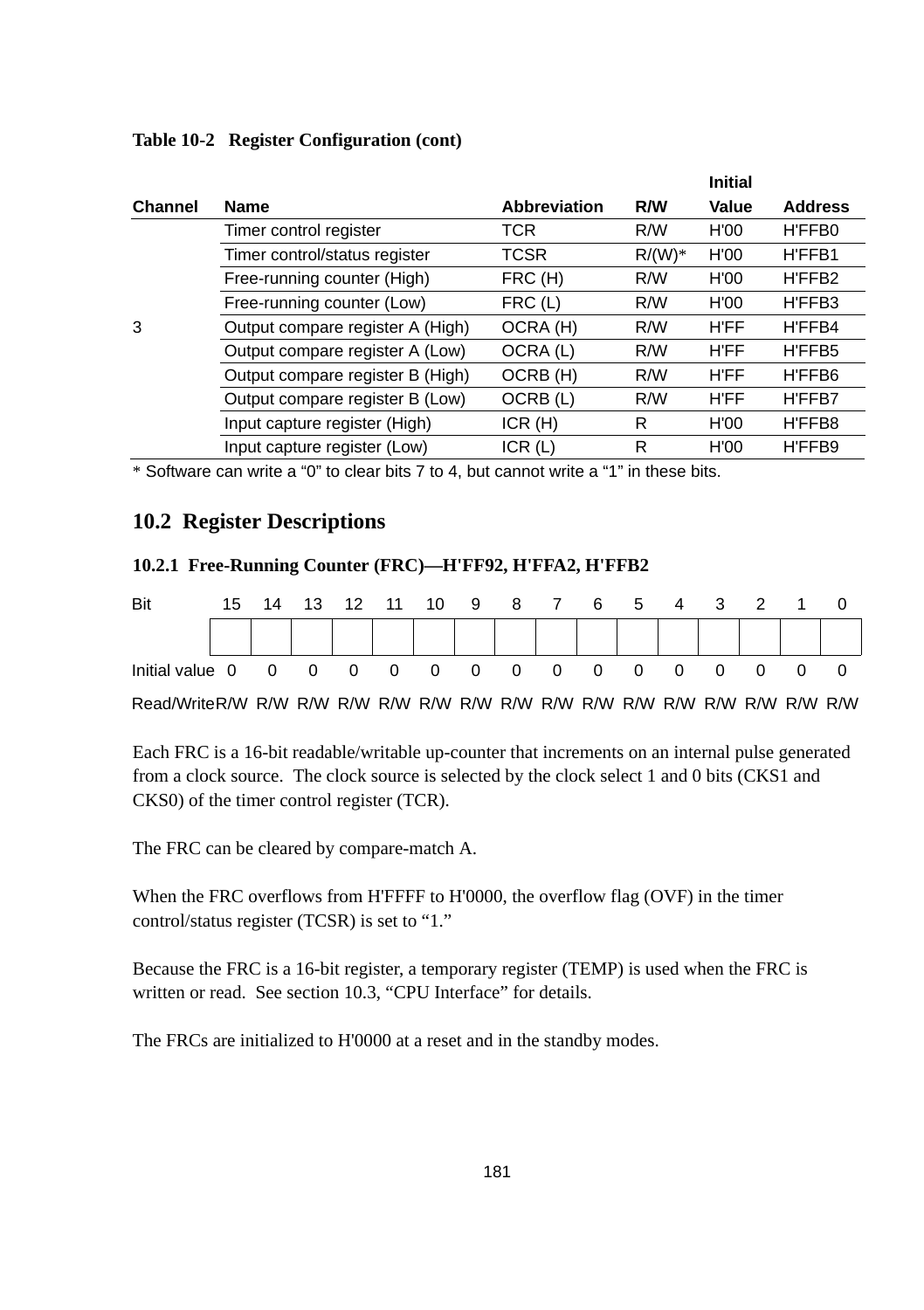### **10.2.2 Output Compare Registers A and B (OCRA and OCRB)—H'FF94 and H'FF96, H'FFA4 and H'FFA6, H'FFB4 and H'FFB6**

| Bit |  |  | 15 14 13 12 11 10 9 8 7 6 5 4 3 2 1 0 |  |  |  |  |  |
|-----|--|--|---------------------------------------|--|--|--|--|--|
|     |  |  |                                       |  |  |  |  |  |
|     |  |  |                                       |  |  |  |  |  |
|     |  |  |                                       |  |  |  |  |  |

Read/WriteR/W R/W R/W R/W R/W R/W R/W R/W R/W R/W R/W R/W R/W R/W R/W R/W

OCRA and OCRB are 16-bit readable/writable registers, the contents of which are continually compared with the value in the FRC. When a match is detected, the corresponding output compare flag (OCFA or OCFB) is set in the timer control/status register (TCSR).

In addition, if the output enable bit (OEA or OEB) in the timer control register (TCR) is set to "1," when the output compare register and FRC values match, the logic level selected by the output level bit (OLVLA or OLVLB) in the timer control status register (TCSR) is output at the output compare pin (FTOA or FTOB).

The FTOA and FTOB output are "0" before the first compare-match.

Because OCRA and OCRB are 16-bit registers, a temporary register (TEMP) is used when they are written. See section 10.3, "CPU Interface" for details.

OCRA and OCRB are initialized to H'FFFF at a reset and in the standby modes.

| Bit |  |  | 15 14 13 12 11 10 9 8 7 6 5 4 3 2 1 0 |  |  |  |  |  |
|-----|--|--|---------------------------------------|--|--|--|--|--|
|     |  |  |                                       |  |  |  |  |  |
|     |  |  |                                       |  |  |  |  |  |
|     |  |  |                                       |  |  |  |  |  |

#### **10.2.3 Input Capture Register (ICR)—H'FF98, H'FFA8, H'FFB8**

The ICR is a 16-bit read-only register.

When the rising or falling edge of the signal at the input capture input pin is detected, the current value of the FRC is copied to the ICR. At the same time, the input capture flag (ICF) in the timer control/status register (TCSR) is set to "1." The input capture edge is selected by the input edge select bit (IEDG) in the TCSR.

Because the ICR is a 16-bit register, a temporary register (TEMP) is used when the ICR is written or read. See section 10.3, "CPU Interface" for details.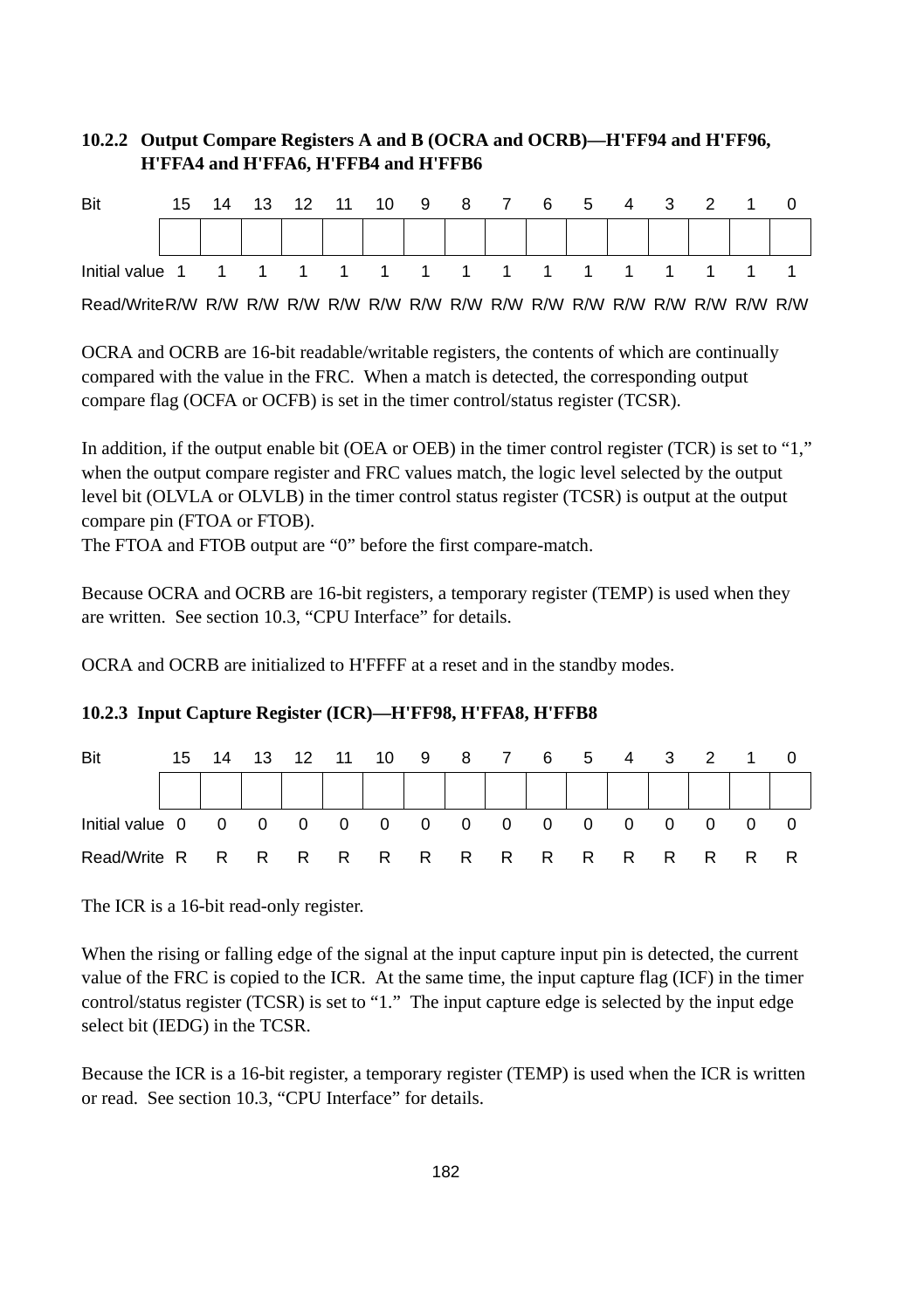To ensure input capture, the pulse width of the input capture signal should be at least 1.5 system clock periods (1.5·ø).



Minimum FTI Pulse Width

The ICR is initialized to H'0000 at a reset and in the standby modes.

**Note:** When input capture is detected, the FRC value is transferred to the ICR even if the input capture flag (ICF) is already set.

### **10.2.4 Timer Control Register (TCR)**

| Bit           |        |                      |     |     |     |     |                  |                  |
|---------------|--------|----------------------|-----|-----|-----|-----|------------------|------------------|
|               | $ICIE$ | OCIEB   OCIEA   OVIE |     |     |     | OEA | CKS <sub>1</sub> | CKS <sub>0</sub> |
| Initial value |        |                      |     |     |     |     |                  |                  |
| Read/Write    | R/M    | R/W                  | R/W | R/W | R/W | R/M | R/W              | R/M              |

The TCR is an 8-bit readable/writable register that selects the FRC clock source, enables the output compare signals, and enables interrupts.

The TCR is initialized to H'00 at a reset and in the standby modes.

**Bit 7—Input Capture Interrupt Enable (ICIE):** This bit selects whether to request an input capture interrupt (ICI) when the input capture flag (ICF) in the timer status/control register (TCSR) is set to "1."

#### **Bit 7**

| <b>ICIE</b> | Description                                            |                 |
|-------------|--------------------------------------------------------|-----------------|
|             | The input capture interrupt request (ICI) is disabled. | (Initial value) |
|             | The input capture interrupt request (ICI) is enabled.  |                 |

**Bit 6—Output Compare Interrupt Enable B (OCIEB):** This bit selects whether to request output compare interrupt B (OCIB) when output compare flag B (OCFB) in the timer status/control register (TCSR) is set to "1."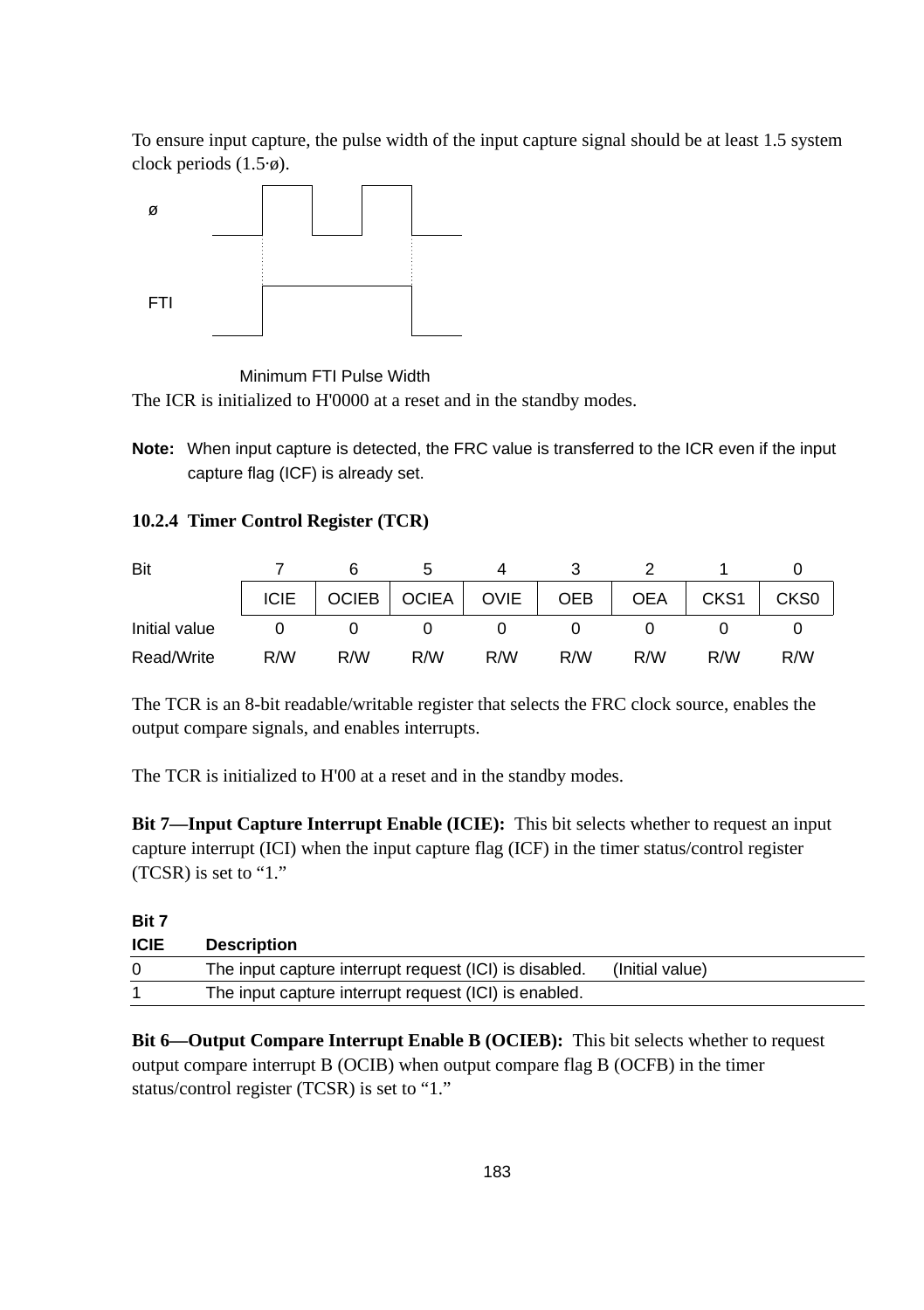| ט טוכ        |                                                        |                 |
|--------------|--------------------------------------------------------|-----------------|
| <b>OCIEB</b> | Description                                            |                 |
| -0           | Output compare interrupt request B (OCIB) is disabled. | (Initial value) |
|              | Output compare interrupt request B (OCIB) is enabled.  |                 |

**Bit 5—Output Compare Interrupt Enable A (OCIEA):** This bit selects whether to request output compare interrupt A (OCIA) when output compare flag A (OCFA) in the timer status/control register (TCSR) is set to "1."

#### **Bit 5**

**Bit 6**

| <b>OCIEA</b> Description                               |                 |
|--------------------------------------------------------|-----------------|
| Output compare interrupt request A (OCIA) is disabled. | (Initial value) |
| Output compare interrupt request A (OCIA) is enabled.  |                 |

**Bit 4—Timer overflow Interrupt Enable (OVIE):** This bit selects whether to request a freerunning timer overflow interrupt (FOVI) when the timer overflow flag (OVF) in the timer status/control register (TCSR) is set to "1."

#### **Bit 4**

| <b>OVIE</b> | <b>Description</b>                                                    |                 |
|-------------|-----------------------------------------------------------------------|-----------------|
|             | The free-running timer overflow interrupt request (FOVI) is disabled. | (Initial value) |
|             | The free-running timer overflow interrupt request (FOVI) is enabled.  |                 |

**Bit 3—Output Enable B (OEB):** This bit selects whether to enable or disable output of the logic level selected by the OLVLB bit in the timer status/control register (TCSR) at the output compare B pin when the FRC and OCRB values match.

#### **Bit 3**

| <b>OEB</b> | <b>Description</b>                   |                 |
|------------|--------------------------------------|-----------------|
|            | Output compare B output is disabled. | (Initial value) |
|            | Output compare B output is enabled.  |                 |

**Bit 2—Output Enable A (OEA):** This bit selects whether to enable or disable output of the logic level selected by the OLVLA bit in the timer status/control register (TCSR) at the output compare A pin when the FRC and OCRA values match.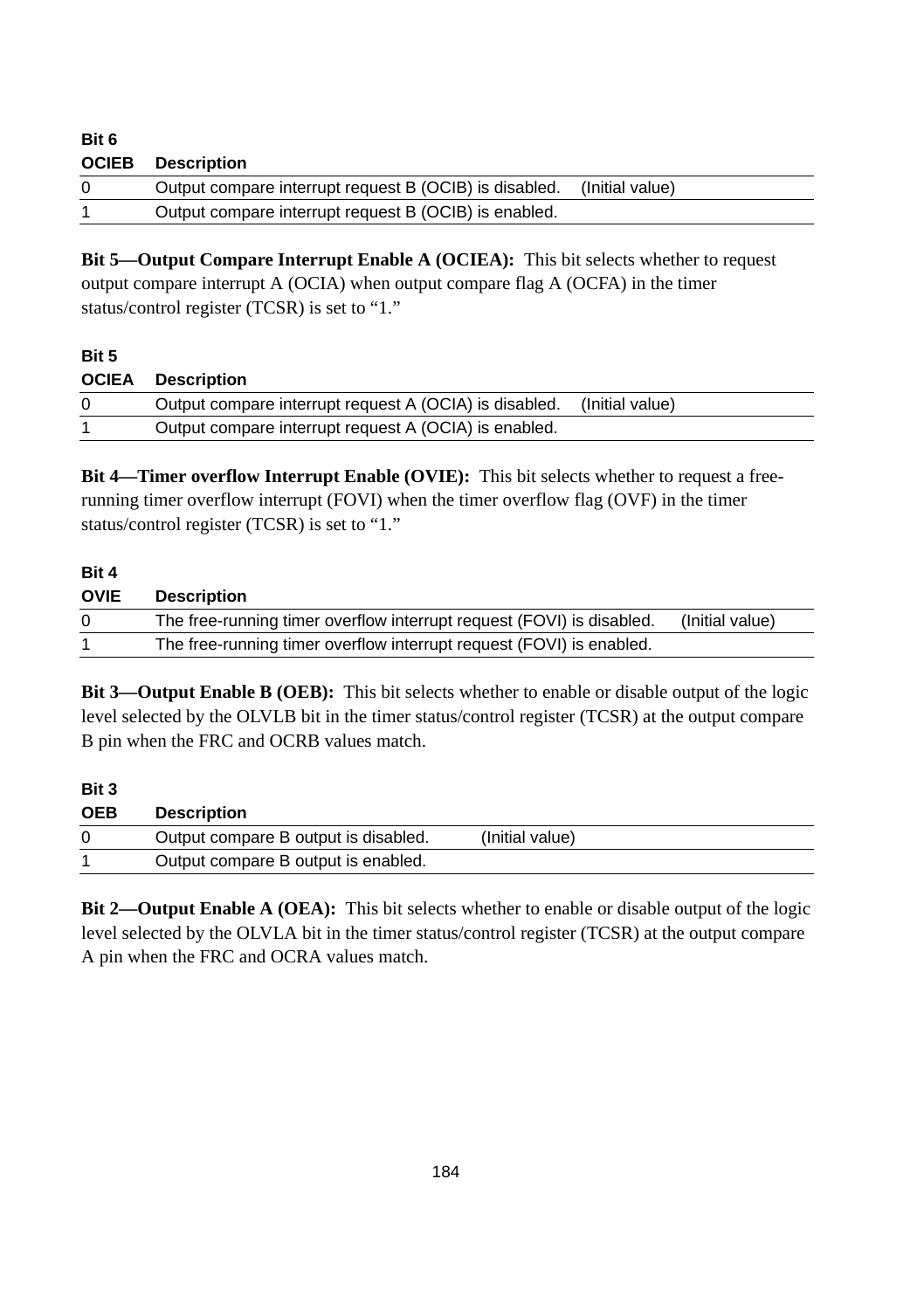| Bit 2      |                                      |                 |  |
|------------|--------------------------------------|-----------------|--|
| <b>OEA</b> | <b>Description</b>                   |                 |  |
|            | Output compare A output is disabled. | (Initial value) |  |
|            | Output compare A output is enabled.  |                 |  |

**Bits 1 and 0—Clock Select (CKS1 and CKS0):** These bits select external clock input or one of three internal clock sources for the FRC. External clock pulses are counted on the rising edge.

| Bit 1            | Bit 0       |                                                                          |
|------------------|-------------|--------------------------------------------------------------------------|
| CKS <sub>1</sub> | <b>CKS0</b> | <b>Description</b>                                                       |
| 0                |             | Internal clock source $\left(\frac{\alpha}{4}\right)$<br>(Initial value) |
| 0                |             | Internal clock source $\left(\frac{\alpha}{8}\right)$                    |
|                  |             | Internal clock source (ø/32)                                             |
|                  |             | External clock source (counted on the rising edge)*                      |
|                  |             |                                                                          |

\* Output enable bit (bit 3) must be cleared to "0."

#### **10.2.5 Timer Control/Status Register (TCSR)**

| Bit           |            |                               |  |     |                                                  |     |     |
|---------------|------------|-------------------------------|--|-----|--------------------------------------------------|-----|-----|
|               | <b>ICF</b> |                               |  |     | OCFB   OCFA   OVF   OLVLB   OLVLA   IEDG   CCLRA |     |     |
| Initial value |            |                               |  |     |                                                  |     |     |
| Read/Write    | $R/(W)*$   | $R/(W)^*$ $R/(W)^*$ $R/(W)^*$ |  | R/W | R/W                                              | R/W | R/W |

The TCSR is an 8-bit readable and partially writable\* register that selects the input capture edge and output compare levels, and specifies whether to clear the counter on compare-match A. It also contains four status flags.

The TCSR is initialized to H'00 at a reset and in the standby modes.

\* Software can write a "0" in bits 7 to 4 to clear the flags, but cannot write a "1" in these bits.

**Bit 7—Input Capture Flag (ICF):** This status flag is set to "1" to indicate an input capture event. It signifies that the FRC value has been copied to the ICR.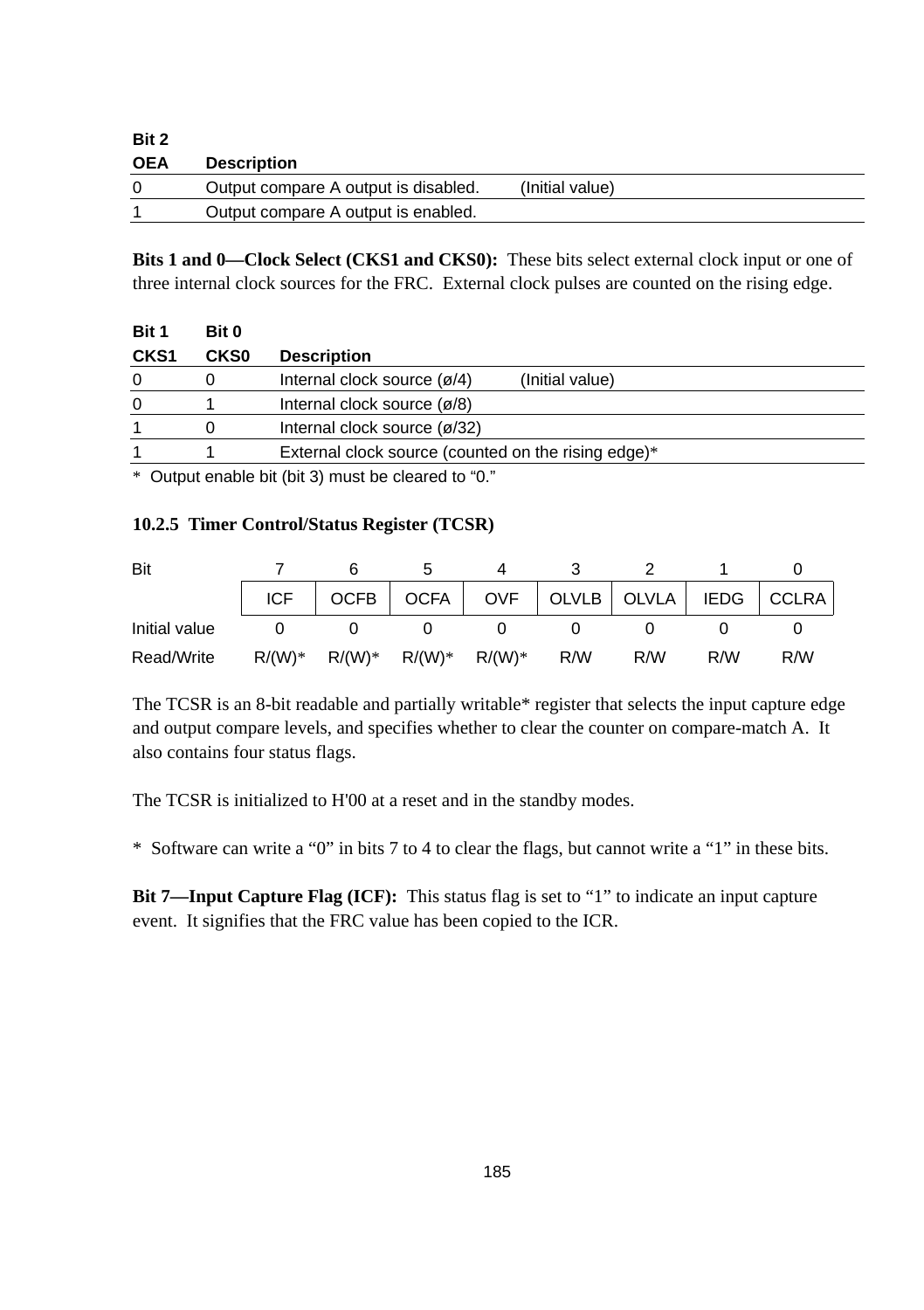| Bit 7      |                                                                                                 |
|------------|-------------------------------------------------------------------------------------------------|
| <b>ICF</b> | <b>Description</b>                                                                              |
| $\Omega$   | This bit is cleared from 1 to 0 when: (Initial value)                                           |
|            | 1. The CPU reads the ICF bit, then writes a "0" in this bit.                                    |
|            | 2. The data transfer controller (DTC) serves an input capture interrupt.                        |
|            | This bit is set to 1 when an input capture signal causes the FRC value to be copied to the ICR. |
|            |                                                                                                 |

**Bit 6—Output Compare Flag B (OCFB):** This status flag is set to "1" when the FRC value matches the OCRB value.

#### **Bit 6**

| <b>OCFB</b> | <b>Description</b>                                                       |
|-------------|--------------------------------------------------------------------------|
| 0           | This bit is cleared from 1 to 0 when: (Initial value)                    |
|             | 1. The CPU reads the OCFB bit, then writes a "0" in this bit.            |
|             | 2. The data transfer controller (DTC) serves output compare interrupt B. |
|             | This bit is set to 1 when $FRC = OCRB$ .                                 |

**Bit 5—Output Compare Flag A (OCFA):** This status flag is set to "1" when the FRC value matches the OCRA value.

#### **Bit 5**

| <b>OCFA</b>                                                       | <b>Description</b>                                                       |
|-------------------------------------------------------------------|--------------------------------------------------------------------------|
| This bit is cleared from 1 to 0 when: (Initial value)<br>$\Omega$ |                                                                          |
|                                                                   | 1. The CPU reads the OCFA bit, then writes a "0" in this bit.            |
|                                                                   | 2. The data transfer controller (DTC) serves output compare interrupt A. |
|                                                                   | This bit is set to 1 when $FRC = OCRA$ .                                 |

**Bit 4—Timer Overflow Flag (OVF):** This status flag is set to "1" when the FRC overflows (changes from H'FFFF to H'0000).

#### **Bit 4**

| <b>OVF</b> | <b>Description</b>                                                 |  |
|------------|--------------------------------------------------------------------|--|
| $\Omega$   | This bit is cleared from 1 to 0 when the CPU reads (Initial value) |  |
|            | the OVF bit, then writes a "0" in this bit.                        |  |
|            | This bit is set to 1 when FRC changes from H'FFFF to H'0000.       |  |

**Bit 3—Output Level B (OLVLB):** This bit selects the logic level to be output at the FTOB pin when the FRC and OCRB values match.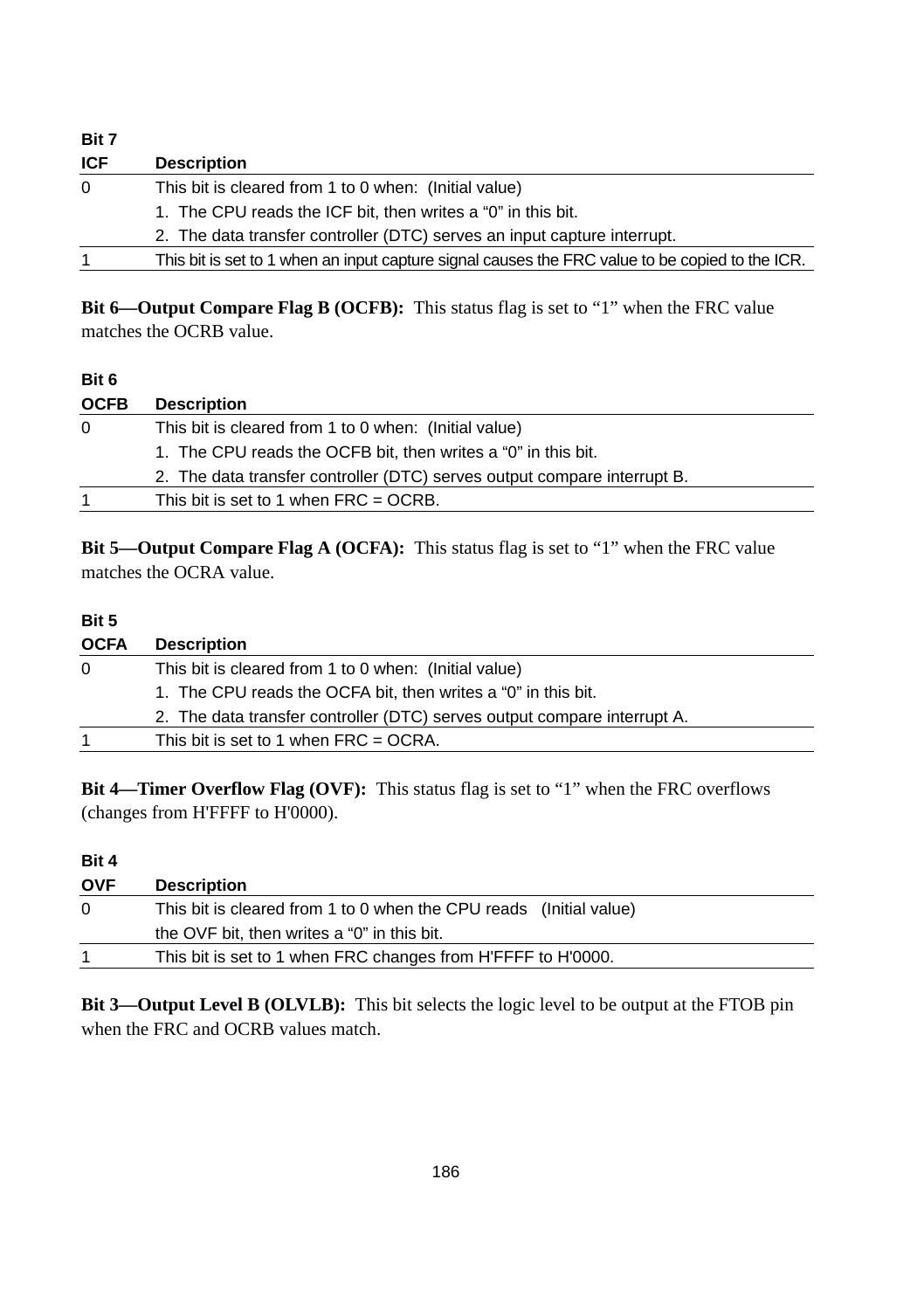| Bit 3    |                                                         |                 |
|----------|---------------------------------------------------------|-----------------|
|          | <b>OLVLB</b> Description                                |                 |
| $\Omega$ | A "0" logic level (Low) is output for compare-match B.  | (Initial value) |
|          | A "1" logic level (High) is output for compare-match B. |                 |

**Bit 2—Output Level A (OLVLA):** This bit selects the logic level to be output at the FTOA pin when the FRC and OCRA values match.

#### **Bit 2**

#### **OLVLA Description**

| A "0" logic level (Low) is output for compare-match A.  | (Initial value) |
|---------------------------------------------------------|-----------------|
| A "1" logic level (High) is output for compare-match A. |                 |
|                                                         |                 |

**Bit 1—Input Edge Select (IEDG):** This bit selects whether to capture the count on the rising or falling edge of the input capture signal.

#### **Bit 1**

| <b>IEDG</b> | <b>Description</b>                                     |                 |
|-------------|--------------------------------------------------------|-----------------|
| 0           | The FRC value is copied to the ICR on the falling edge | (Initial value) |
|             | of the input capture signal.                           |                 |
| 1           | The FRC value is copied to the ICR on the rising edge  |                 |
|             | of the input capture signal.                           |                 |

**Bit 0—Counter Clear A (CCLRA):** This bit selects whether to clear the FRC at compare-match A (when the FRC and OCRA values match).

#### **Bit 0**

|          | <b>CCLRA Description</b>                |
|----------|-----------------------------------------|
| $\Omega$ | The FRC is not cleared. (Initial value) |
|          | The FRC is cleared at compare-match A.  |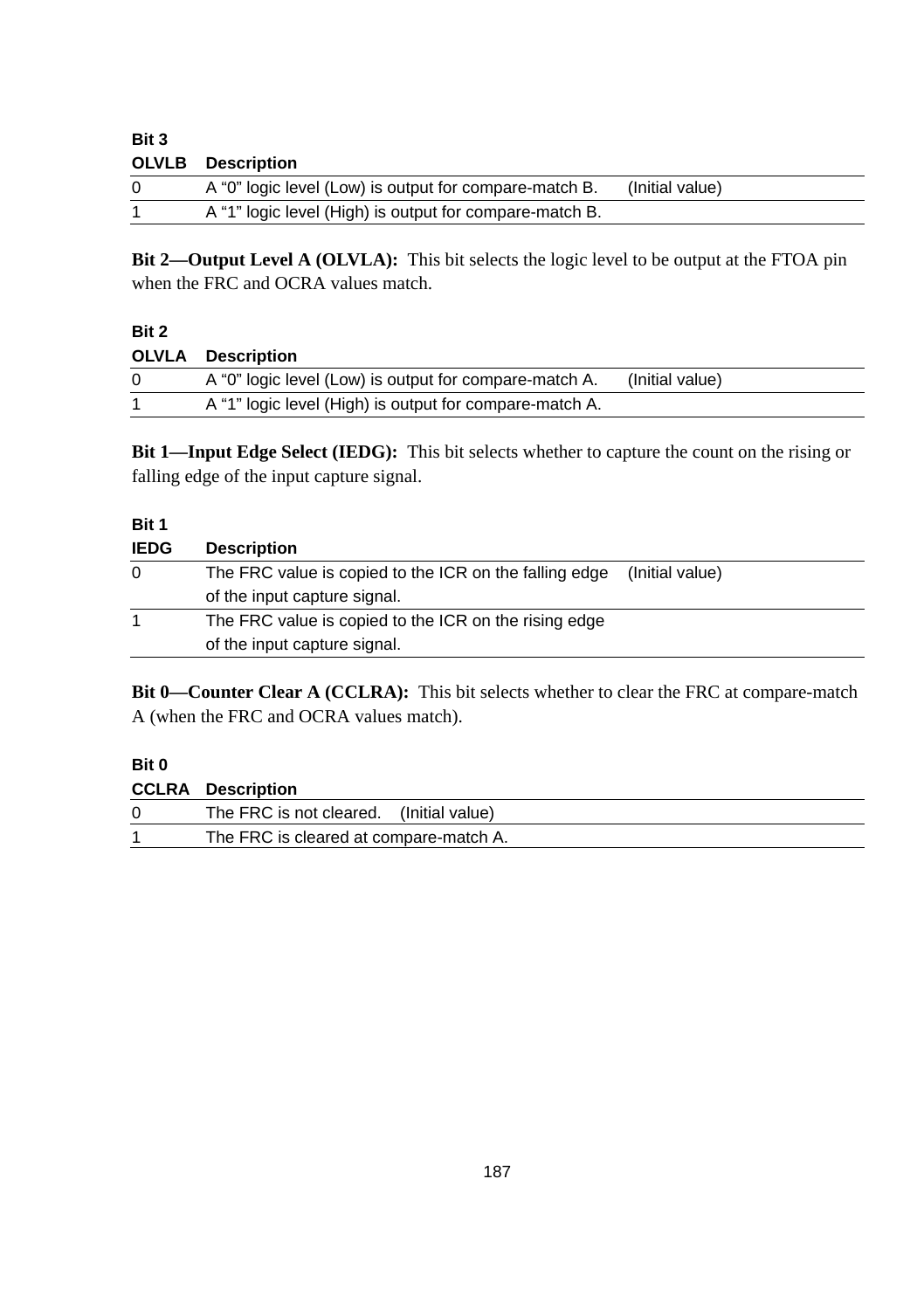# **10.3 CPU Interface**

The FRC, OCRA, OCRB, and ICR are 16-bit registers, but they are connected to an 8-bit data bus. When the CPU accesses these four registers, to ensure that both bytes are written or read simultaneously, the access is performed using an 8-bit temporary register (TEMP).

These registers are written and read as follows.

• Register Write

When the CPU writes to the upper byte, the upper byte of write data is placed in TEMP. Next, when the CPU writes to the lower byte, this byte of data is combined with the byte in TEMP and all 16 bits are written in the register simultaneously.

• Register Read

When the CPU reads the upper byte, the upper byte of data is sent to the CPU and the lower byte is placed in TEMP. When the CPU reads the lower byte, it receives the value in TEMP.

Programs that access these four registers should normally use word access. Equivalently, they may access first the upper byte, then the lower byte. Data will not be transferred correctly if the bytes are accessed in reverse order, or if only one byte is accessed.

**Coding Examples** : Write the contents of R0 into OCRA in FRT1 MOV.W R0, @H'FF94 : Read ICR of FRT2 MOV.W, @H'FFA8, R0

The same considerations apply to access by the DTC.

Figure 10-2 shows the data flow when the FRC is accessed. The other registers are accessed in the same way, except that when OCRA or OCRB is read, the upper and lower bytes are both transferred directly to the CPU without using the temporary register.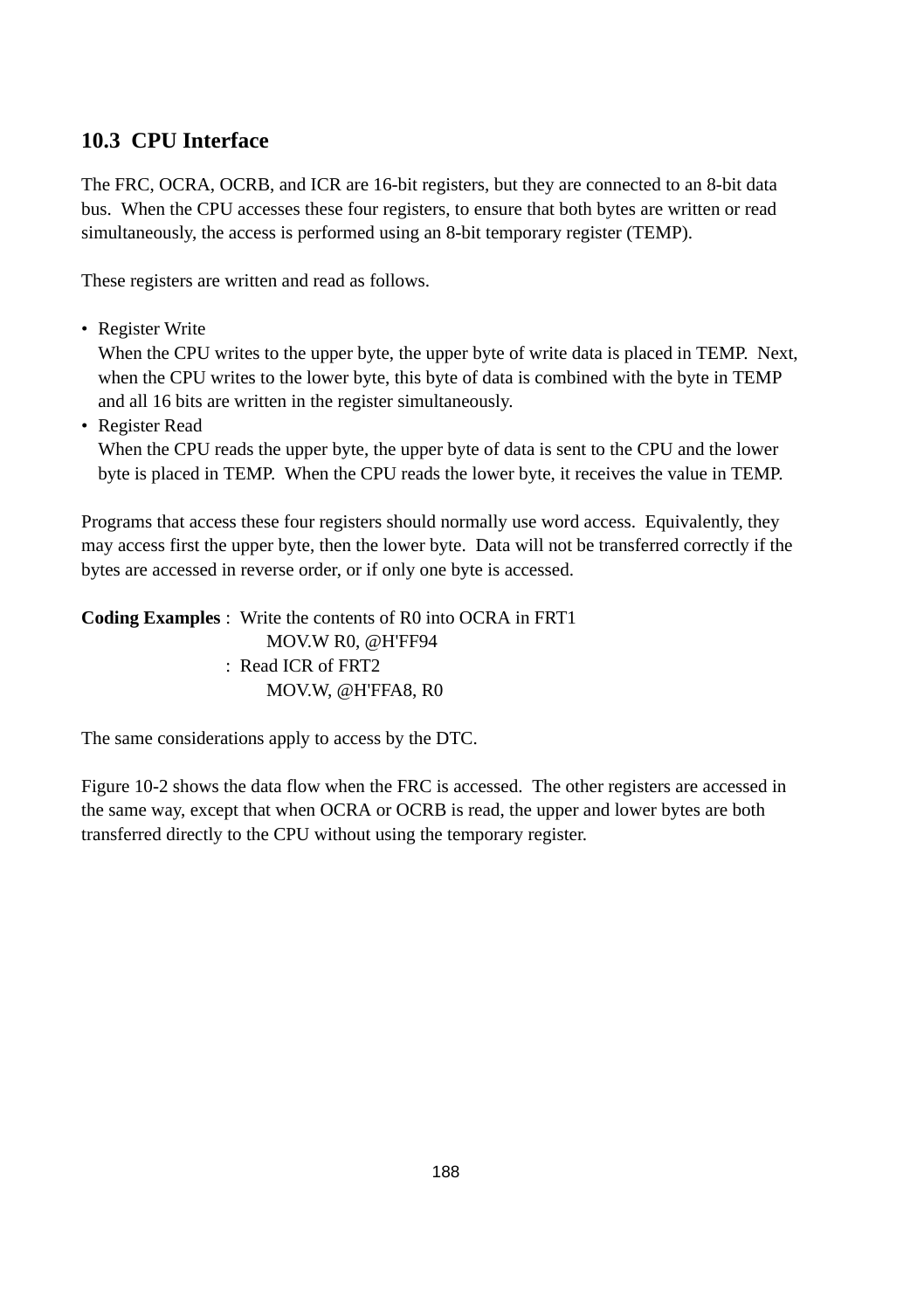

**Figure 10-2 (a) Write Access to FRC (When CPU Writes H'AA55)**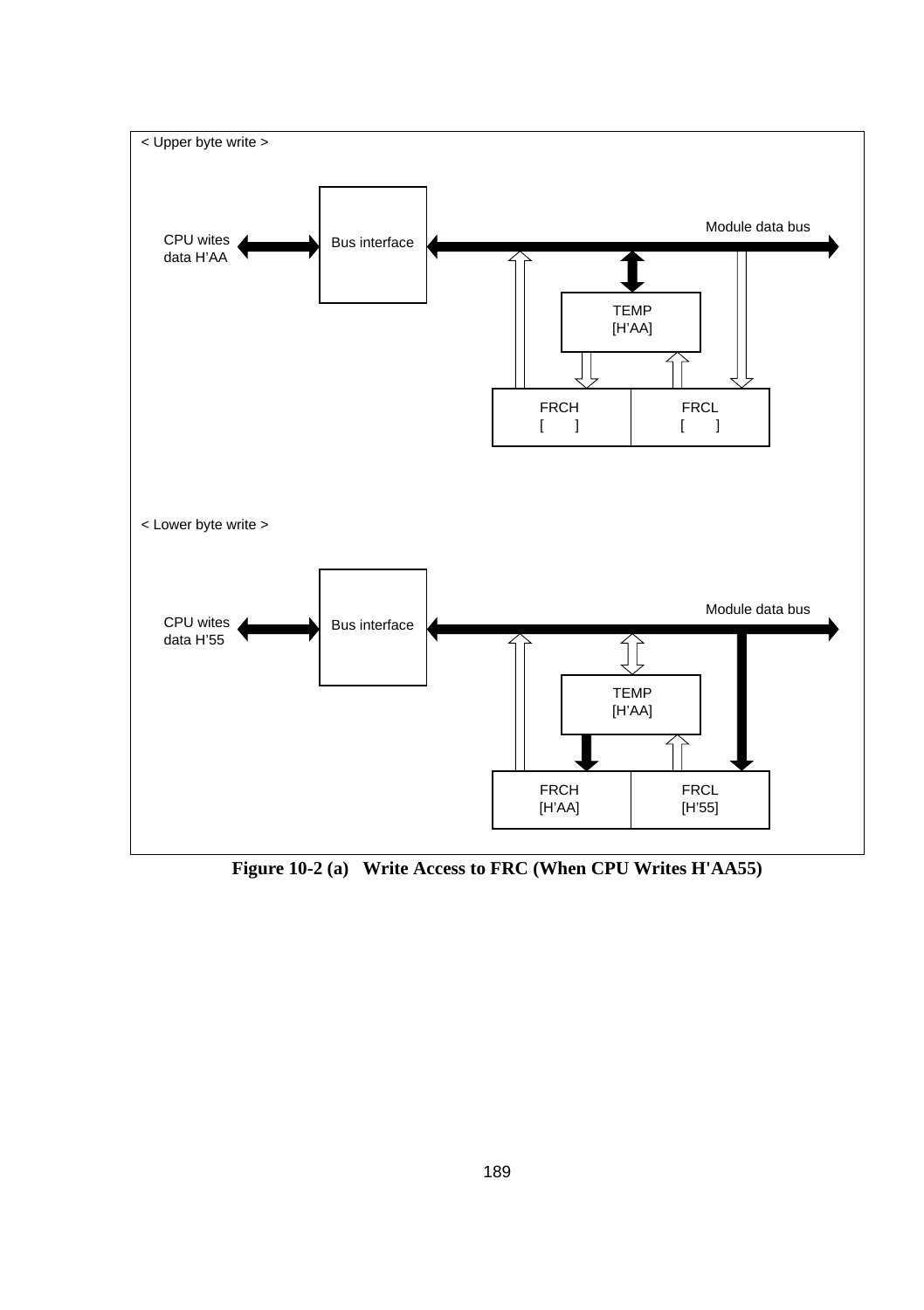

**Figure 10-2 (b) Read Access to FRC (When FRC Contains H'AA55)**

# **10.4 Operation**

# **10.4.1 FRC Incrementation Timing**

The FRC increments on a pulse generated once for each period of the selected (internal or external) clock source.

If external clock input is selected, the FRC increments on the rising edge of the clock signal. Figure 10-3 shows the increment timing.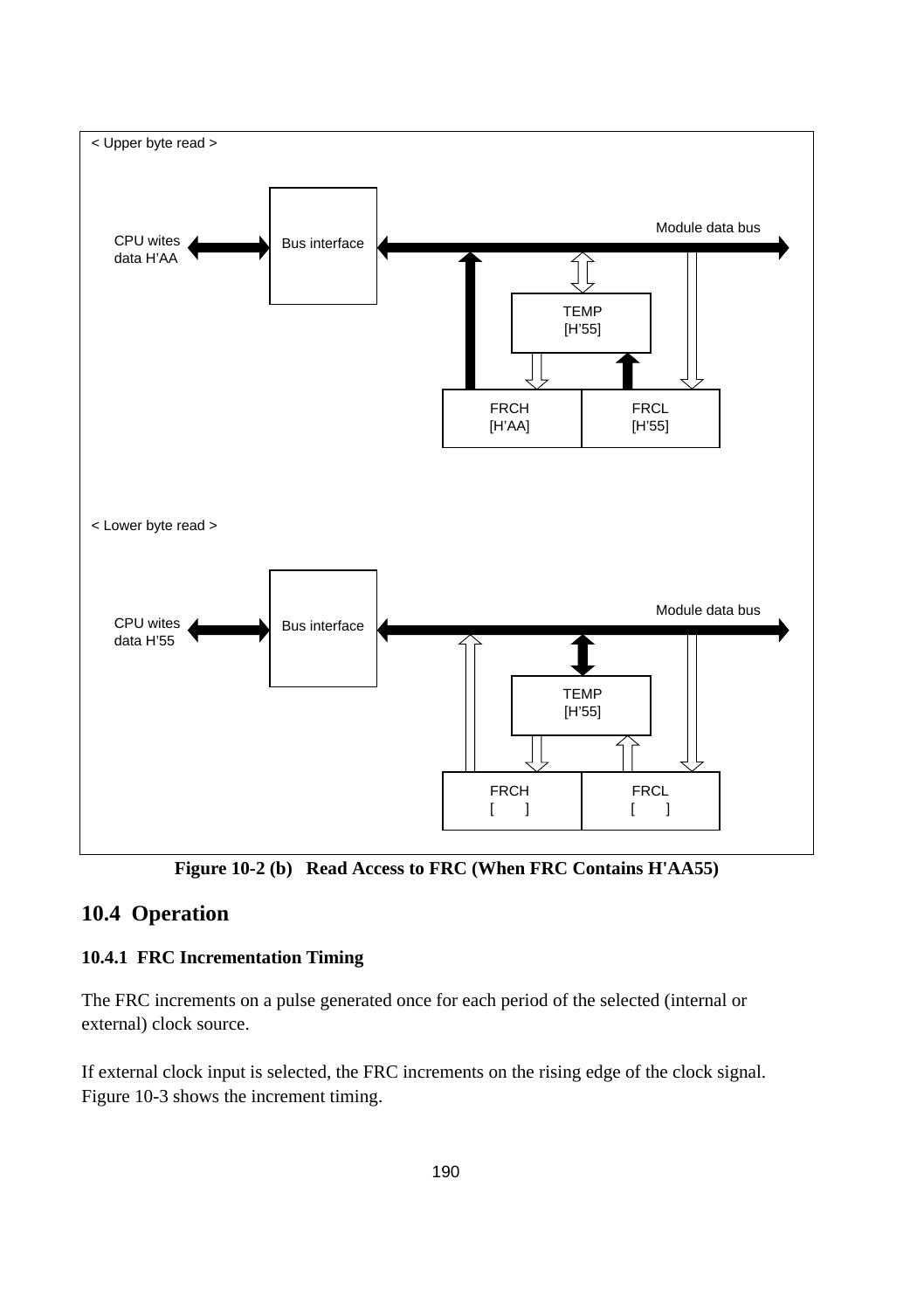The pulse width of the external clock signal must be at least  $1.5\phi$  clock periods. The counter will not increment correctly if the pulse width is shorter than 1.5·ø clock periods.



**Figure 10-3 Increment Timing for External Clock Input**

#### **10.4.2 Output Compare Timing**

**Setting of Output Compare Flags A and B (OCFA and OCFB):** The output compare flags are set to "1" by an internal compare-match signal generated when the FRC value matches the OCRA or OCRB value. This compare-match signal is generated at the last state in which the two values match, just before the FRC increments to a new value.

Accordingly, when the FRC and OCR values match, the compare-match signal is not generated until the next period of the clock source. Figure 10-4 shows the timing of the setting of the output compare flags.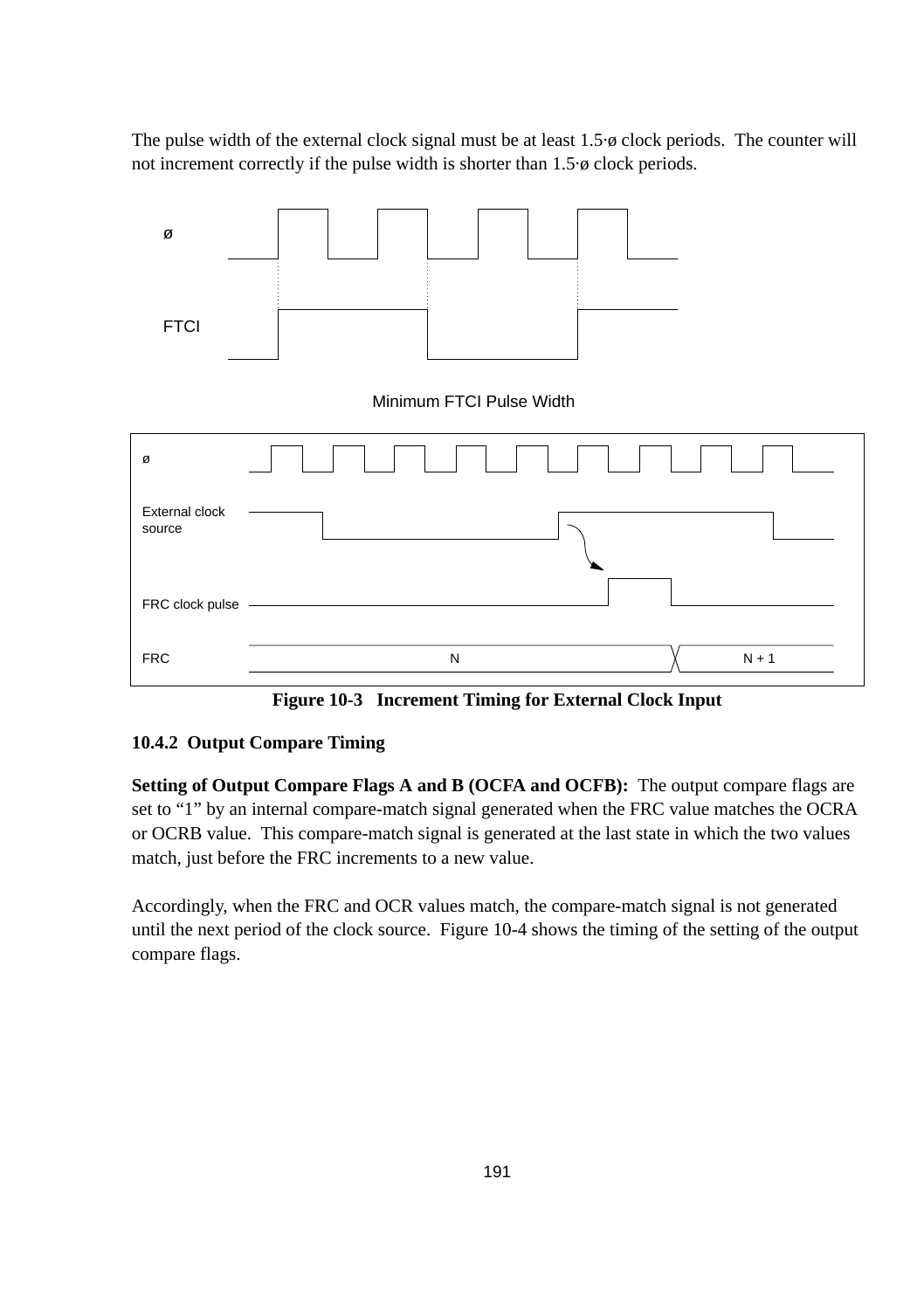| Ø                                 |   |         |  |
|-----------------------------------|---|---------|--|
| <b>FRC</b>                        | N | $N + 1$ |  |
| <b>OCR</b>                        | N |         |  |
| Internal compare-<br>match signal |   |         |  |
| <b>OCF</b>                        |   |         |  |

**Figure 10-4 Setting of Output Compare Flags**

**Output Timing:** When a compare-match occurs, the logic level selected by the output level bit (OLVLA or OLVLB) in the TCSR is output at the output compare pin (FTOA or FTOB). Figure 10-5 shows the timing of this operation for compare-match A.



**Figure 10-5 Timing of Output Compare A**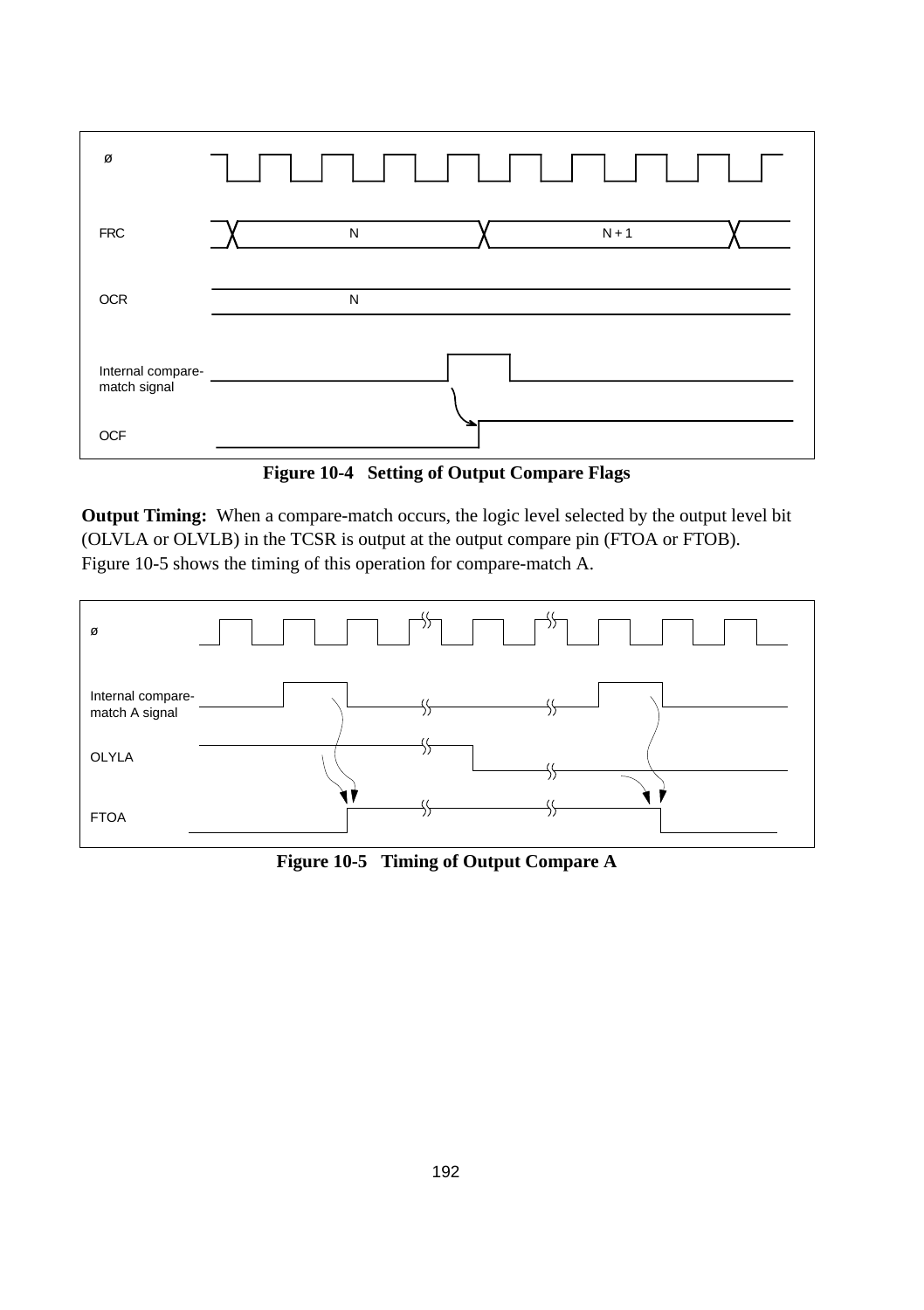**FRC Clear Timing:** If the CCLRA bit is set to "1," the FRC is cleared when compare-match A occurs. Figure 10-6 shows the timing of this operation.



**Figure 10-6 Clearing of FRC by Compare-Match A**

#### **10.4.3 Input Capture Timing**

**1. Input Capture Timing:** An internal input capture signal is generated from the rising or falling edge of the input at the input capture pin (FTI), as selected by the IEDG bit in the TCSR. Figure 10-7 shows the usual input capture timing when the rising edge is selected  $(IEDG = "1").$ 



**Figure 10-7 Input Capture Timing (Usual Case)**

But if the upper byte of the ICR is being read when the input capture signal arrives, the internal input capture signal is delayed by one state. Figure 10-8 shows the timing for this case.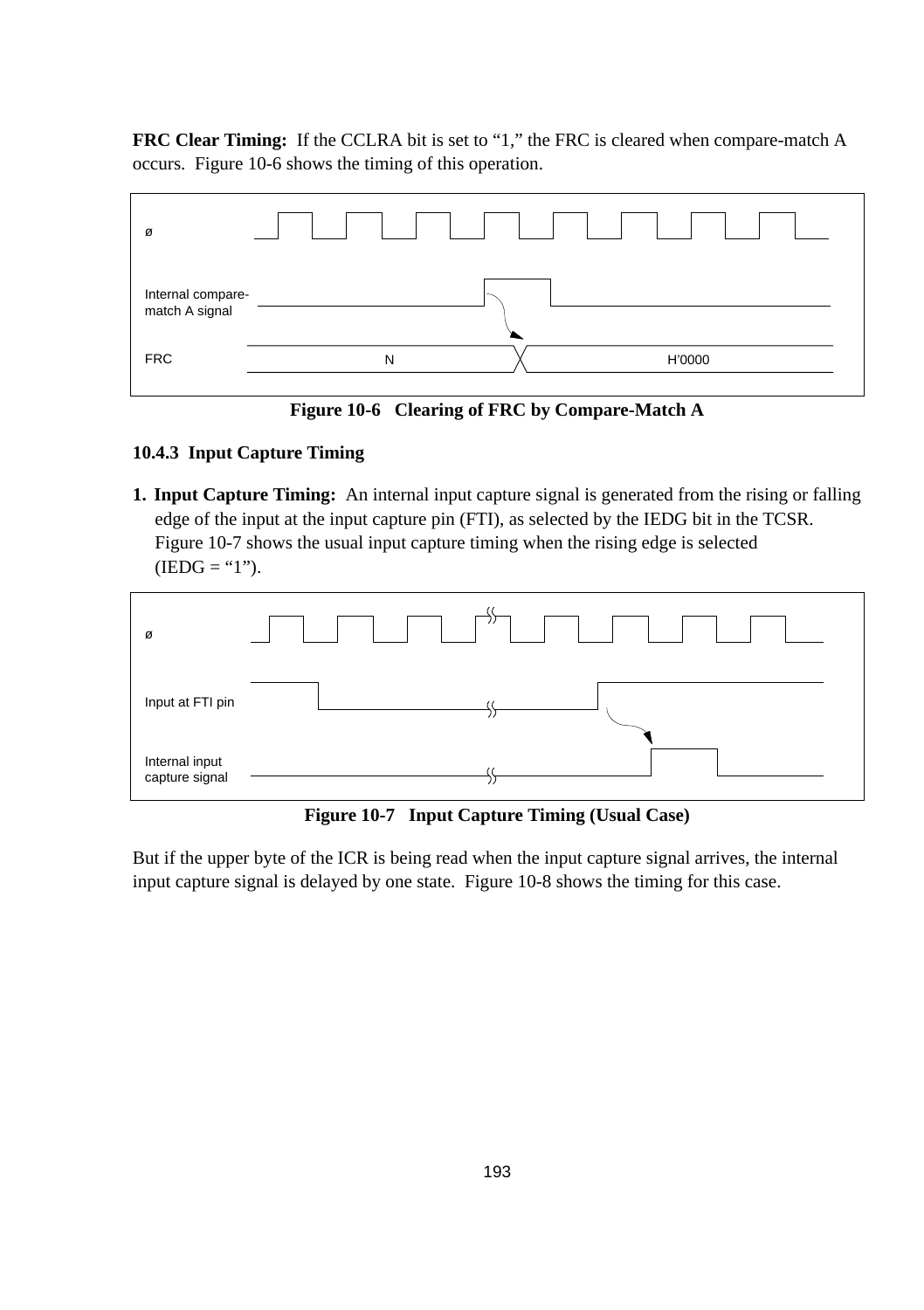

**Figure 10-8 Input Capture Timing (1-State Delay)**

**Timing of Input Capture Flag (ICF) Setting:** The input capture flag (ICF) is set to "1" by the internal input capture signal. Figure 10-9 shows the timing of this operation.



**Figure 10-9 Setting of Input Capture Flag**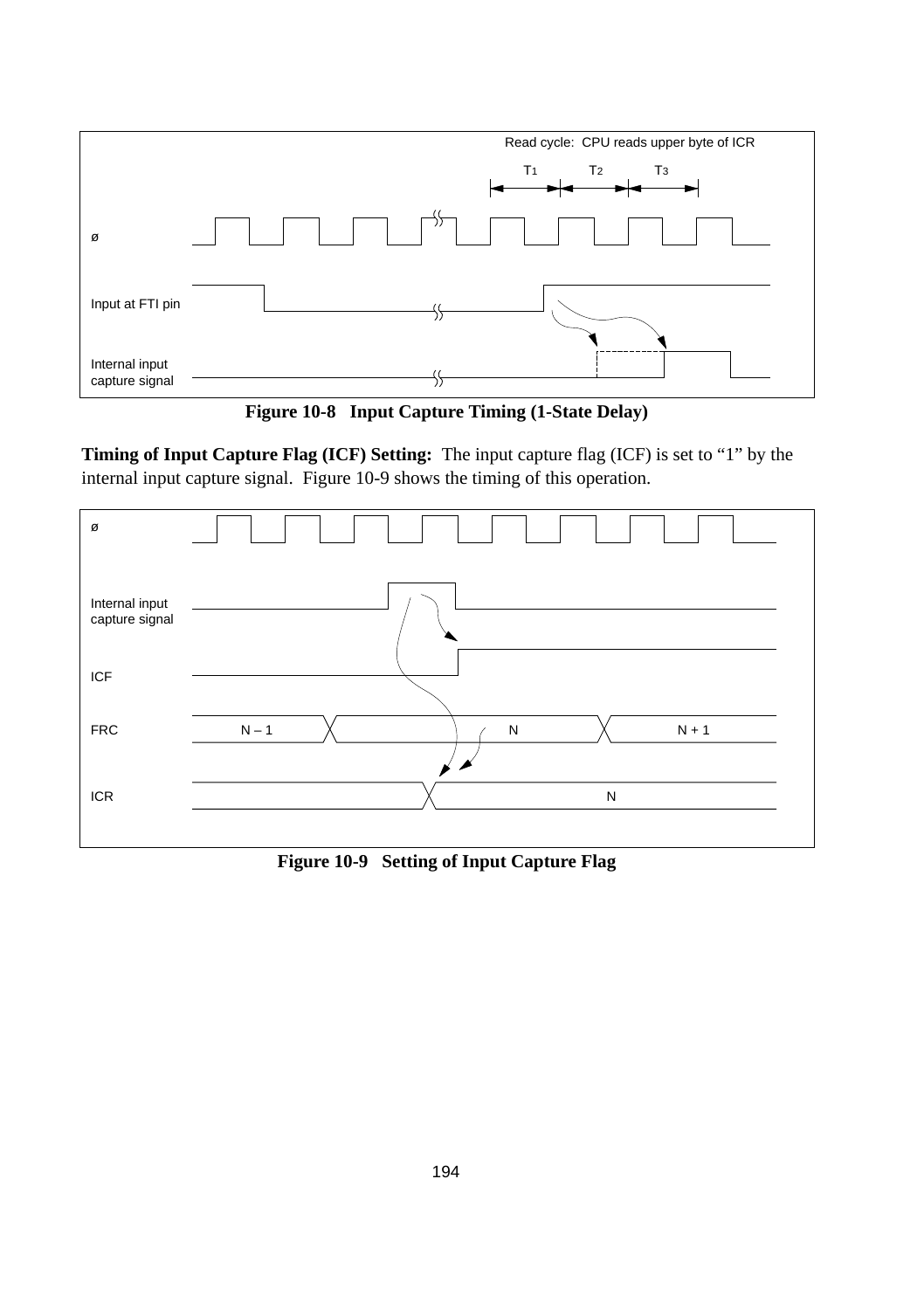#### **10.4.4 Setting of FRC Overflow Flag (OVF)**

The FRC overflow flag (OVF) is set to "1" when the FRC overflows (changes from H'FFFF to H'0000). Figure 10-10 shows the timing of this operation.



**Figure 10-10 Setting of Overflow Flag (OVF)**

# **10.5 CPU Interrupts and DTC Interrupts**

Each free-running timer channel can request four types of interrupts: input capture (ICI), output compare A and B (OCIA and OCIB), and overflow (FOVI). Each interrupt is requested when the corresponding enable and flag bits are set. Independent signals are sent to the interrupt controller for each type of interrupt. Table 10-3 lists information about these interrupts.

#### **Table 10-3 Free-Running Timer Interrupts**

| Interrupt   | <b>Description</b>         | <b>DTC Service Available?</b> | <b>Priority</b> |
|-------------|----------------------------|-------------------------------|-----------------|
| <b>ICI</b>  | Requested when ICF is set  | Yes                           | High            |
| <b>OCIA</b> | Requested when OCFA is set | Yes                           |                 |
| <b>OCIB</b> | Requested when OCFB is set | Yes                           |                 |
| <b>FOVI</b> | Requested when OVF is set  | No                            | Low             |

The ICI, OCIA, and OCIB interrupts can be directed to the data transfer controller (DTC) to have a data transfer performed in place of the usual interrupt-handling routine.

When the DTC serves one of these interrupts, it automatically clears the ICF, OCFA, or OCFB flag to "0." See section 6, "Data Transfer Controller" for further information on the DTC.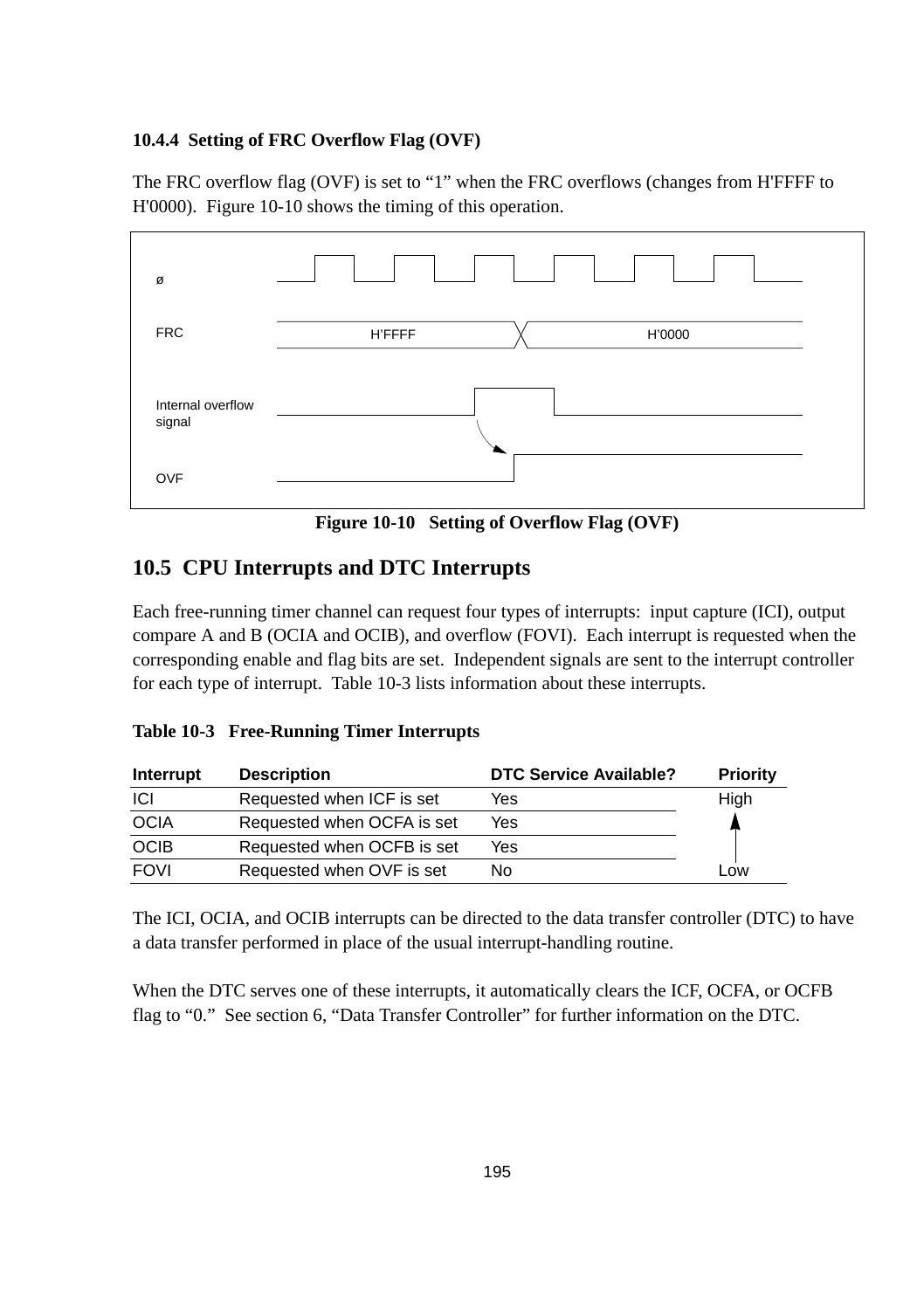# **10.6 Synchronization of Free-Running Timers 1 to 3**

### **10.6.1 Synchronization after a Reset**

The three free-running timer channels are synchronized at a reset and remained synchronized until:

- the clock source is changed;
- FRC contents are rewritten; or
- an FRC is cleared.

After a reset, each free-running counter operates on the ø/4 internal clock source.

### **10.6.2 Synchronization by Writing to FRCs**

When synchronization among free-running timers 1 to 3 is lost, it can be restored by writing to the free-running counters.

**Synchronization on Internal Clock Source:** When an internal clock is selected, free-running timers 1 to 3 can be synchronized by writing data to their free-running counters as indicated in table 10-4.

#### **Table 10-4 Synchronization by Writing to FRCs**

| <b>Clock Source</b> | <b>Write Interval</b> | <b>Write Data</b> |        |  |
|---------------------|-----------------------|-------------------|--------|--|
| ø/4                 | $4n + 1$ (states)     | m                 | (FRC1) |  |
| ø/8                 | $8n + 1$ (states)     | $m + n$           | (FRC2) |  |
| $\varnothing$ /32   | $32n + 1$ (states)    | $m + 2n$          | (FRC3) |  |
|                     |                       |                   |        |  |

m, n: Arbitrary integers

After writing these data, synchronization can be checked by reading the three free-running counters at the same interval as the write interval. If the read data have the same relative differences as the write data, the three free-running timers are synchronized.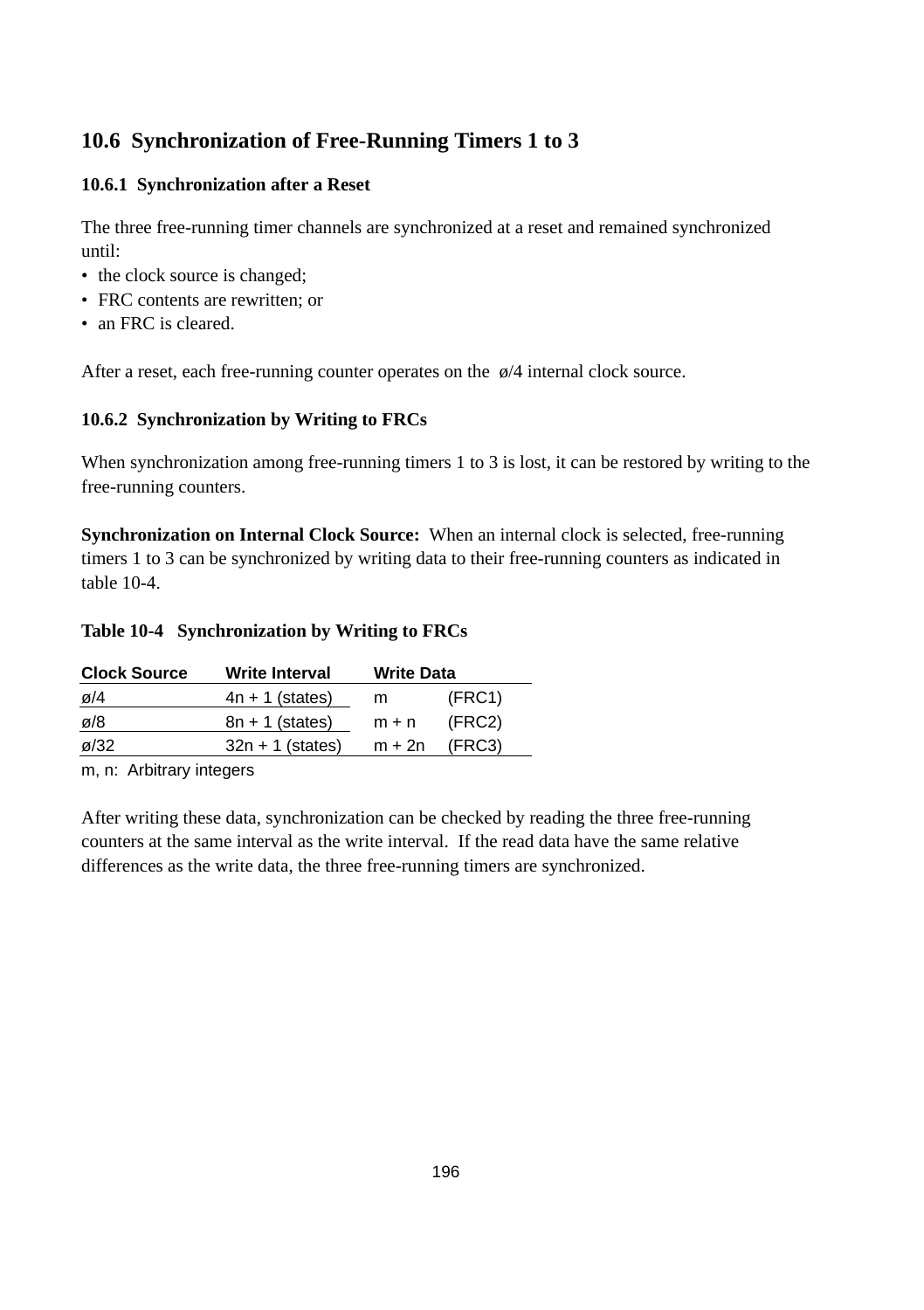**Example a:**  $\phi$ /4 clock source, 12-state write interval (n = 3), on-chip memory

```
LA: LDC.B #H'FF, BR ; Initialize base register for short-format instruction (MOV:S)
      LDC.W #H'0700, SR ; Raise interrupt mask level to 7
      MOV.W \text{Im} \times \text{R1} ; Data for free-running timer 1
     MOV. W \text{Hm+3}, R2 ; Data for free-running timer 2 (m + n = m + 3)
      MOV.W \#m+6, R3 ; Data for free-running timer 3 (m + 2n = m + 2 × 3)
      BSR SET4 ; Call write routine
      .ALIGN 2 ; Align write instructions (MOV:S) at even address
SET4: MOV: S. W R1, @H'92:8 ; Write to FRC 1 (address H'FF92) 9 states -
      BRN SET4:8 ; 2-Byte dummy instruction 3 states -
      MOV:S.W R2,@H'A2:8 ; Write to FRC 2 (address H'FFA2) Total 12 states
      BRN SET4:8 ; 2-Byte dummy instruction
      MOV:S.W R3,@H'B2:8 ; Write to FRC 3 (address H'FFB2)
      RTS
```
**Example b:**  $\phi$ /8 clock source, 16-state write interval (n = 2), on-chip memory

LB: LDC.B #H'FF,BR LDC.W #H'0700,SR MOV.W #m,R1  $MOV.W$   $\#m+2$ , R2  $MOV.W$  #m+4, R3 BSR SET8 .ALIGN 2 SET8: MOV: S. W R1, @H' 92: 8 ; 9 States : BRN SET8:8 ; 3 States Total 16 states XCH R1, R1 ; 4 States -MOV:S.W R2,@H'A2:8 BRN SET8:8 XCH R2,R2 MOV:S.W R3,@H'B2:8 RTS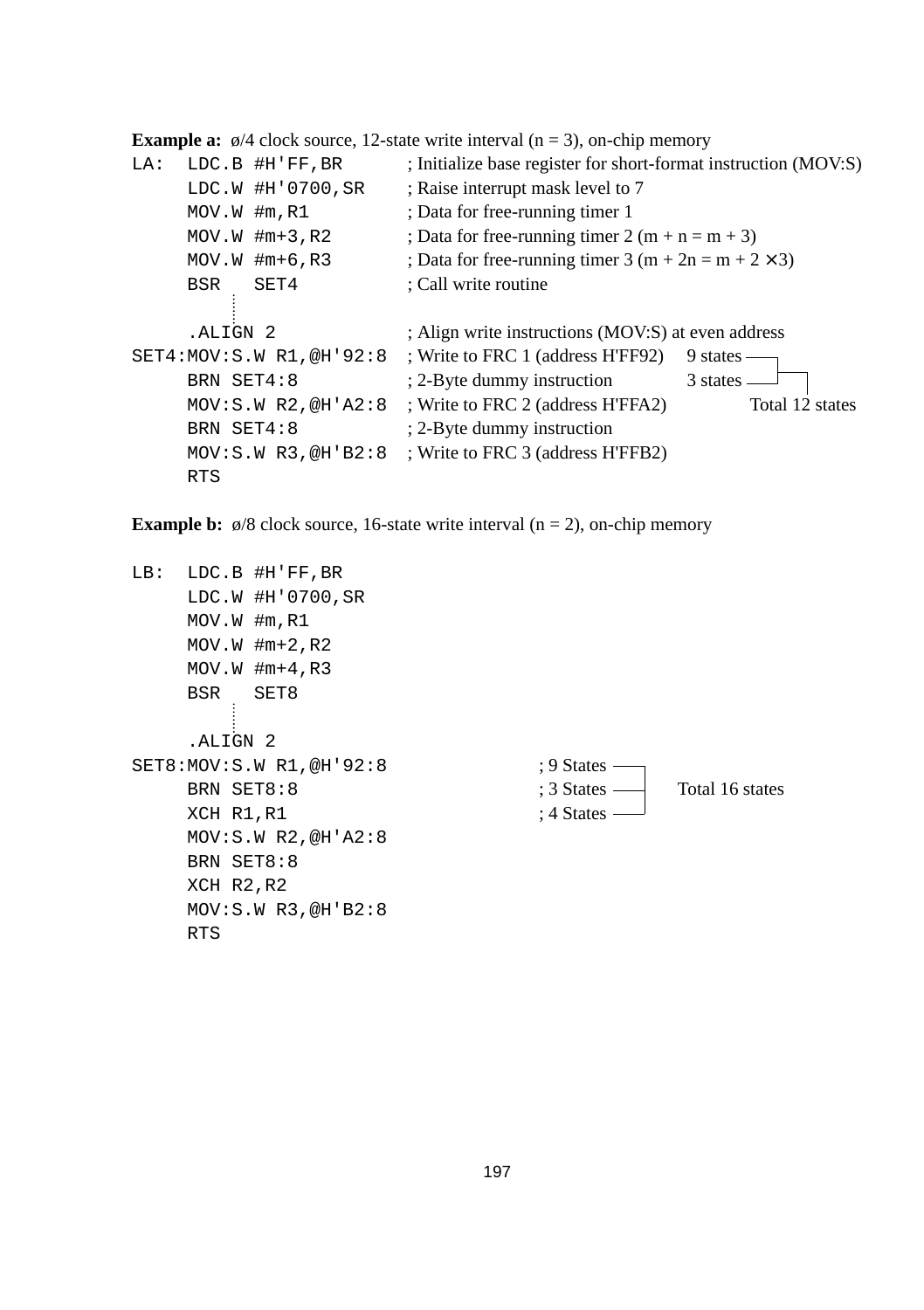**Example c:**  $\phi$ /32 clock source, 32-state write interval (n = 1), on-chip memory

```
LC: LDC.B #H'FF, BR
      LDC.W #H'0700,SR
      MOV.W #m,R1
      MOV.W #m+1,R2
      MOV.W \#m+2, R3BSR SET32
         ŧ
      .ALIGN 2 ; Align on even address
SET32: MOV: S.W R1, @H'92:8 ; 2 Bytes, 9 states -
      BSR WAIT:8 ; 2 Bytes, 9 states –
      MOV:S.W R2,@H'A2:8
      BSR WAIT:8 Total 32 states
      MOV:S.W R3,@H'B2:8
      RTS
      .ALIGN 2 ; Align on even address
WAIT: NOP : 2 States \longrightarrowXCH R1, R1 ; 4 States \overline{\phantom{a}}RTS \qquad \qquad ; 8 \text{ States} \longrightarrow
```
**Note:** The stack is assumed to be in on-chip RAM.

LD: LDC.B #H'FF,BR #H'FF,BR #H'FF,BR

**Example d:**  $\phi$ /4 clock source, 20-state write interval (n = 5), external memory

| LD: | LDC.B #H'FF,BR         |                                  |
|-----|------------------------|----------------------------------|
|     | #H'0700,SR<br>LDC.W    | ; Set interrupt mask level to 7  |
|     | @H'FB:8<br>CLR.B       | : Disable wait states            |
|     | MOV.W<br>$\#$ m, R $1$ |                                  |
|     | $\#m+5$ , R2<br>MOV.W  |                                  |
|     | #m+10,R3<br>MOV.W      |                                  |
|     | MOV: S.W R1, @H'92:8   | $: 13$ States<br>Total 20 states |
|     | LD:8<br><b>BRN</b>     | : 2 Bytes, 7 states              |
|     | MOV: S.W R2, @H' A2:8  |                                  |
|     | LD:8<br>BRN            |                                  |
|     | MOV: S.W R3, @H'B2:8   |                                  |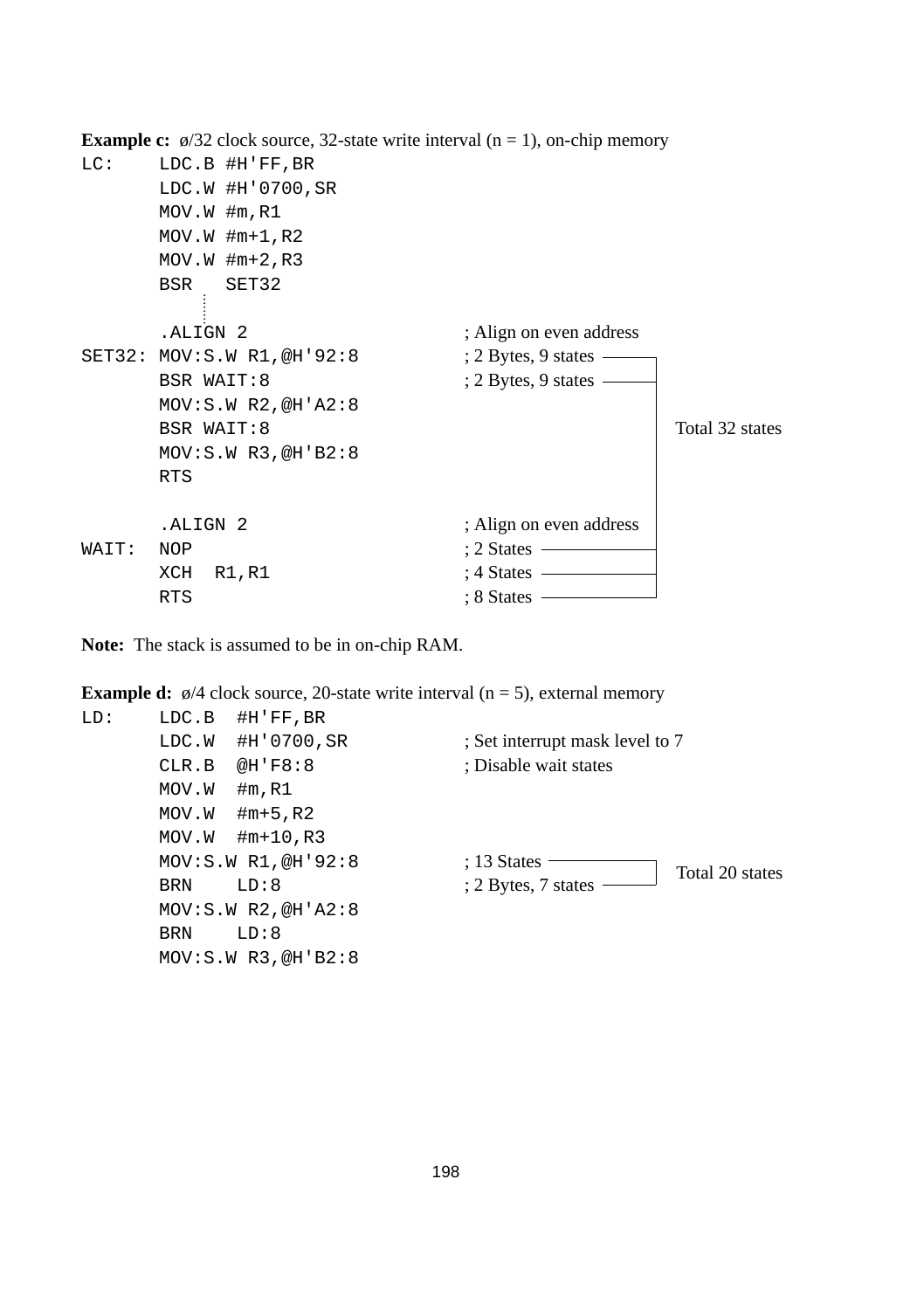**Example e:**  $\phi$ /8 clock source, 24-state write interval (n = 3), external memory

```
LE: LDC.B #H'FF,BR
    LDC.W #H'0700,SR
    CLR.B @H'F8"8
    MOV.W #m,R1
    MOV.W \#m+3, R2MOV.W #m+6,R3
    MOV: S.W R1, @H'92:8 ; 13 States -
    BRN LE:8 : 2 Bytes, 7 states Total 24 states
    NOP ; 1 \text{ Byte}, 4 states -
    MOV:S.W R2,@H'A2:8
    BRN LE:8
    NOP
    MOV:S.W R3,@H'B2:8
```
**Example f:**  $\phi$ /32 clock source, 32-state write interval (n = 1), external memory

LF: LDC.B #H'FF,BR LDC.W #H'0700,SR CLR.B @H'F8:8 MOV.W #m,R1 MOV.W #m+1,R2  $MOV.W$   $\#m+2$ ,  $R3$ MOV: S.W R1, @H'92:8 ; External memory, so 13 states -XCH RO, RO ; 8 states BRN LF:8 ; 2 Bytes, 7 states NOP ; the states is the states in the states in the states in the states in the states in the states in the states in the states in the states in the states in the states in the state is  $\frac{1}{2}$  in the state in the state MOV:S.W R2,@H'A2:8 XCH R0,R0 BRN LF:8 NOP MOV:S.W R3,@H'B2:8 Total 32 states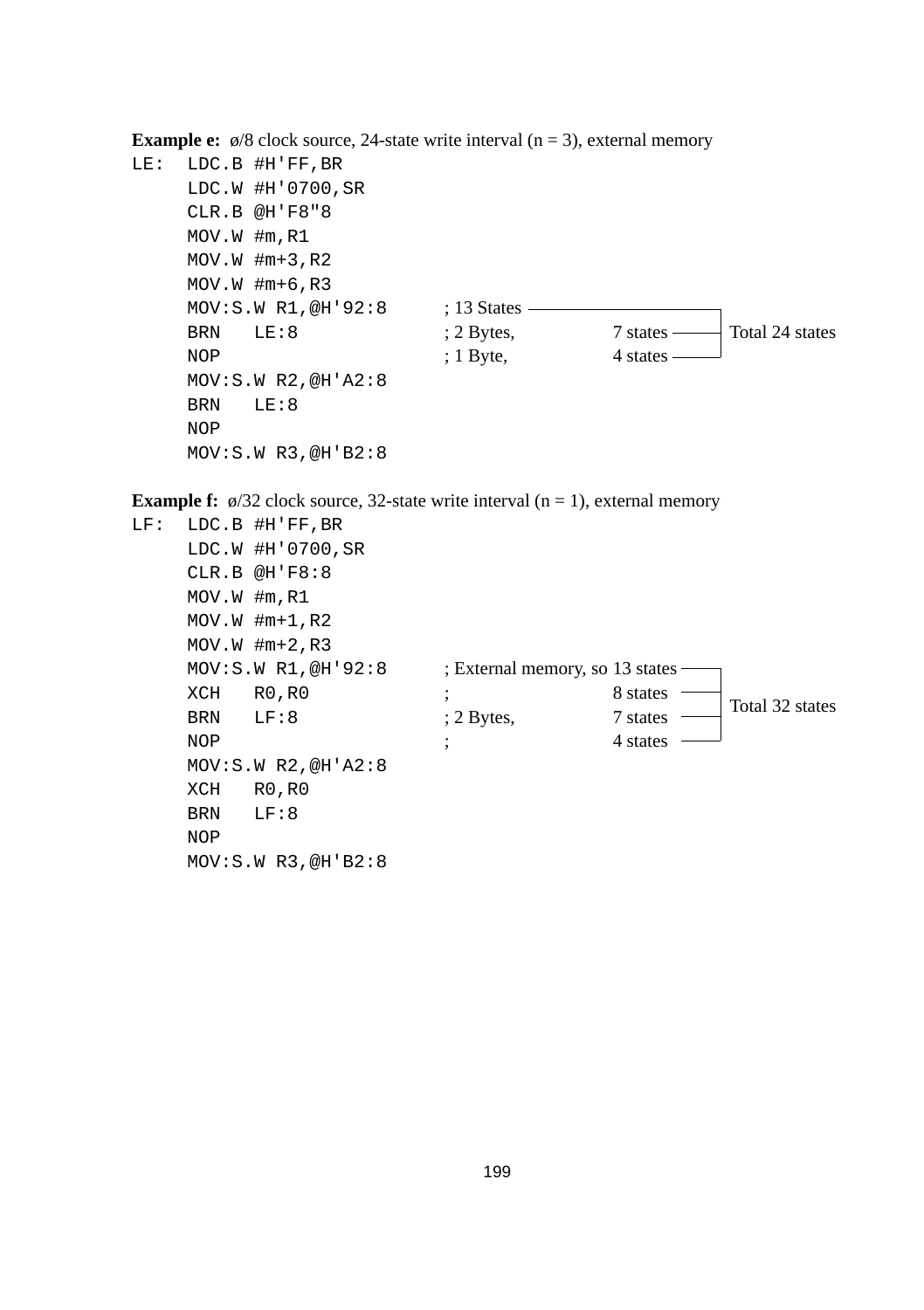**Synchronization on External Clock Source:** When the external clock source is selected, the free-running timers can be synchronized by halting their external clock inputs, then writing identical values in their free-running counters.

# **10.7 Sample Application**

In the example below, one free-running timer channel is used to generate two square-wave outputs with a 50% duty factor and arbitrary phase relationship. The programming is as follows:

- 1. The CCLRA bit in the TCSR is set to "1."
- 2. Each time a compare-match interrupt occurs, software inverts the corresponding output level bit in the TCSR.



**Figure 10-11 Square-Wave Output (Example)**

### **10.8 Application Notes**

Application programmers should note that the following types of contention can occur in the freerunning timers.

**Contention between FRC Write and Clear:** If an internal counter clear signal is generated during the T3 state of a write cycle to the lower byte of a free-running counter, the clear signal takes priority and the write is not performed.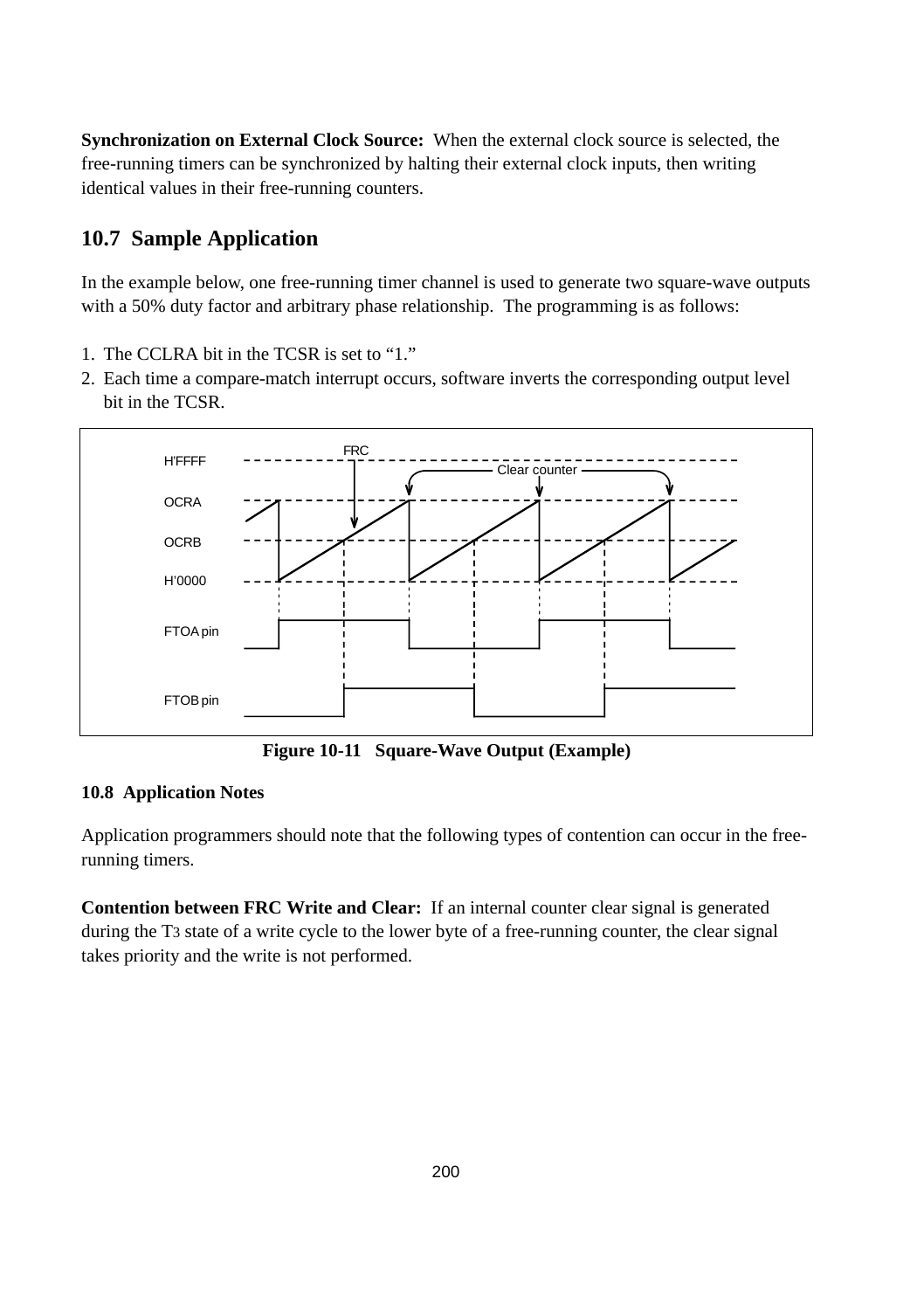Figure 10-12 shows this type of contention.



**Figure 10-12 FRC Write-Clear Contention**

**Contention between FRC Write and Increment:** If an FRC increment pulse is generated during the T3 state of a write cycle to the lower byte of a free-running counter, the write takes priority and the FRC is not incremented.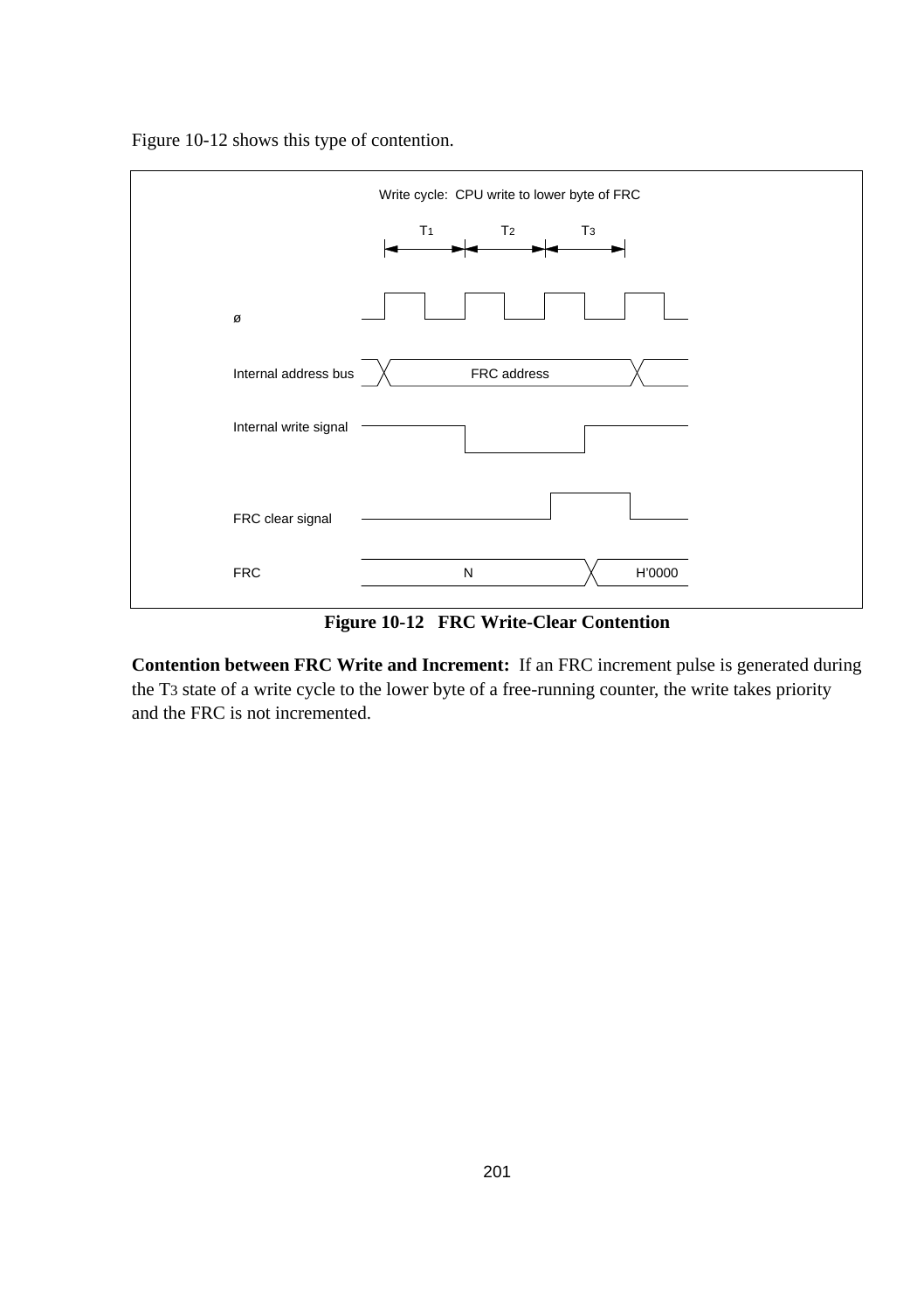



**Figure 10-13 FRC Write-Increment Contention**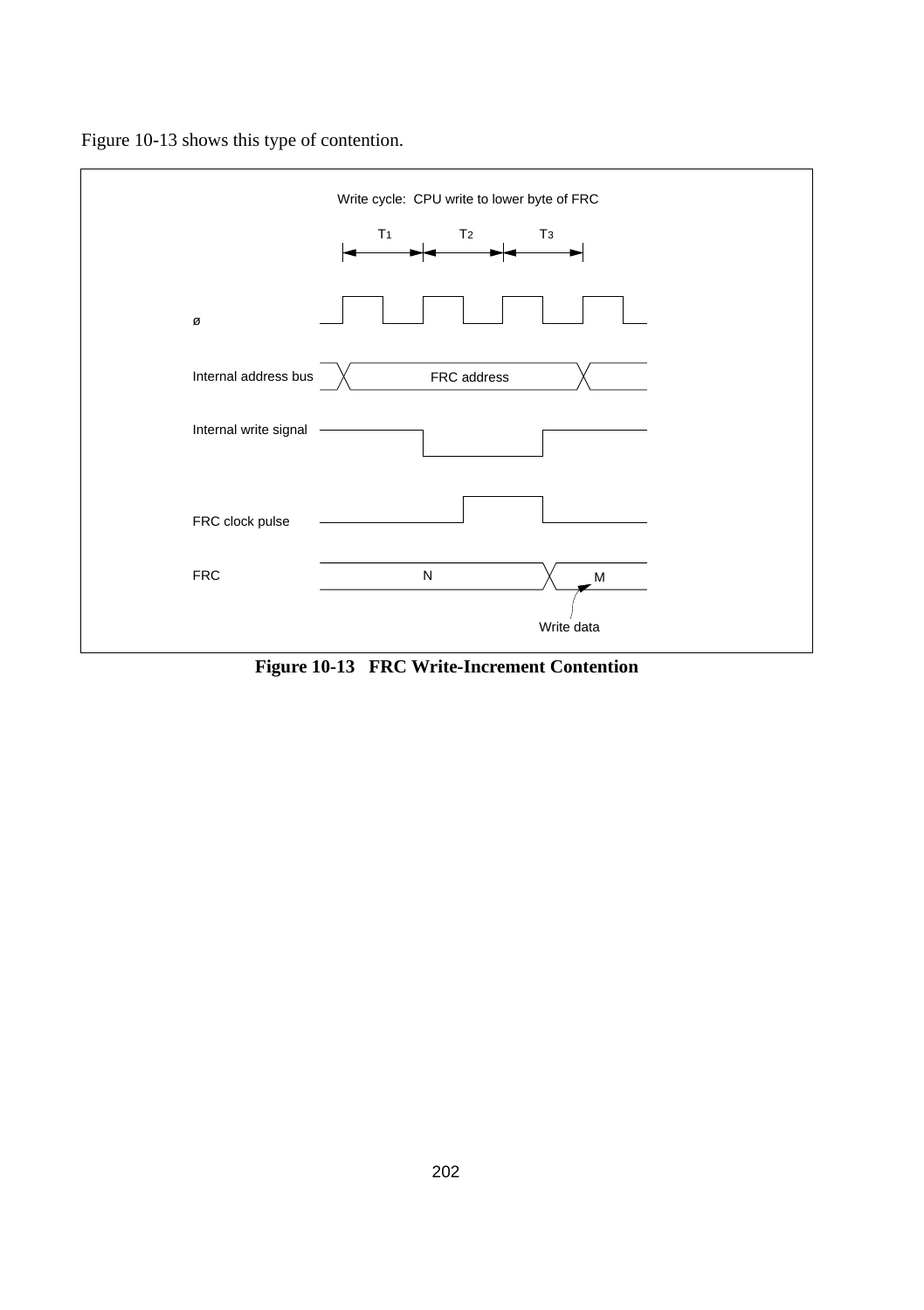**Contention between OCR Write and Compare-Match:** If a compare-match occurs during the T3 state of a write cycle to the lower byte of OCRA or OCRB, the write takes precedence and the compare-match signal is inhibited.



Figure 10-14 shows this type of contention.

**Figure 10-14 Contention between OCR Write and Compare-Match**

**Incrementation Caused by Changing of Internal Clock Source:** When an internal clock source is changed, the changeover may cause the FRC to increment. This depends on the time at which the clock select bits (CKS1 and CKS0) are rewritten, as shown in table 10-5.

The pulse that increments the FRC is generated at the falling edge of the internal clock source. If clock sources are changed when the old source is High and the new source is Low, as in case No. 3 in table 10-5, the changeover generates a falling edge that triggers the FRC increment pulse.

Switching between an internal and external clock source can also cause the FRC to increment.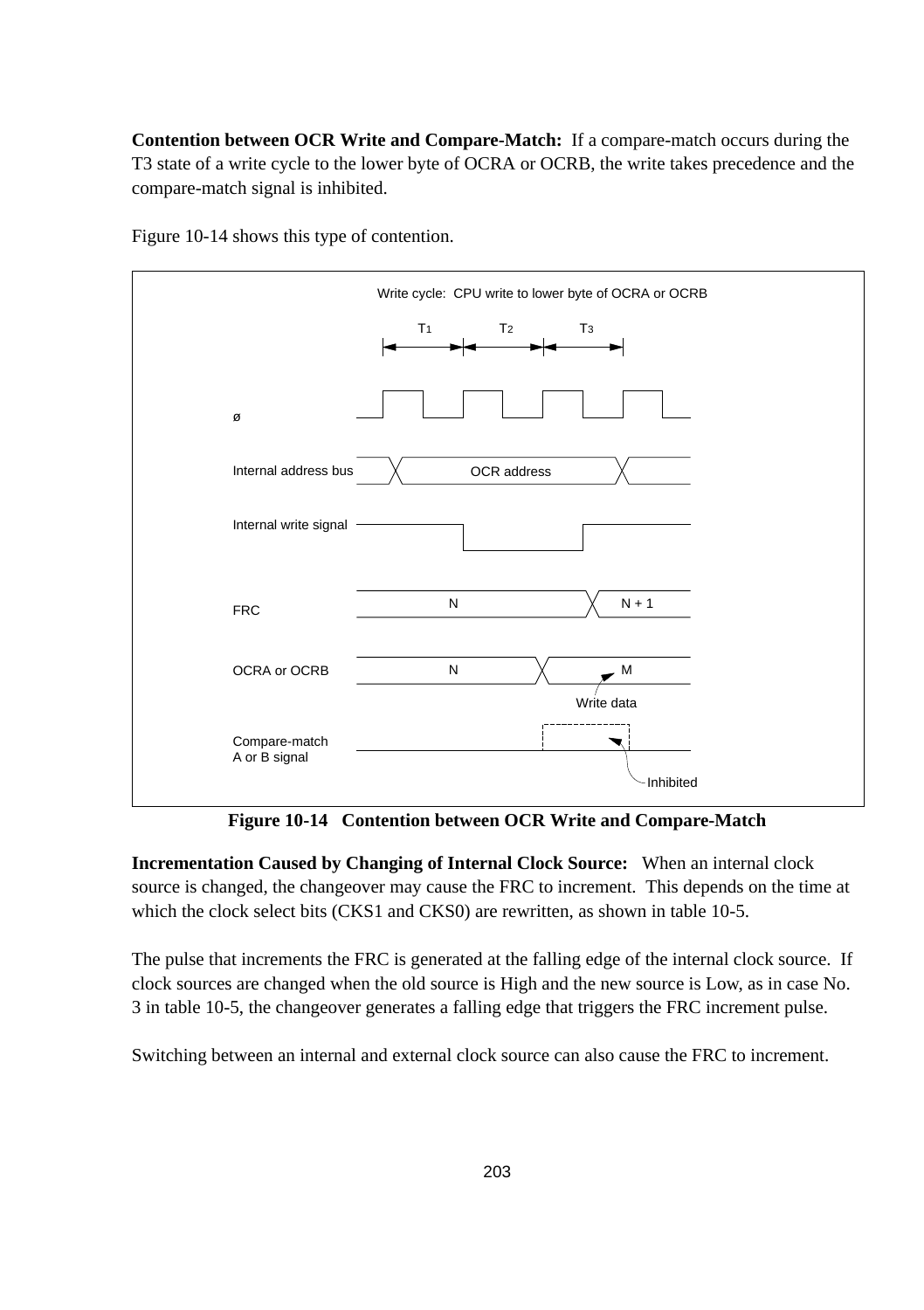### **Table 10-5 Effect of Changing Internal Clock Sources**



∗ The switching of clock sources is regarded as a falling edge that increments the FRC.